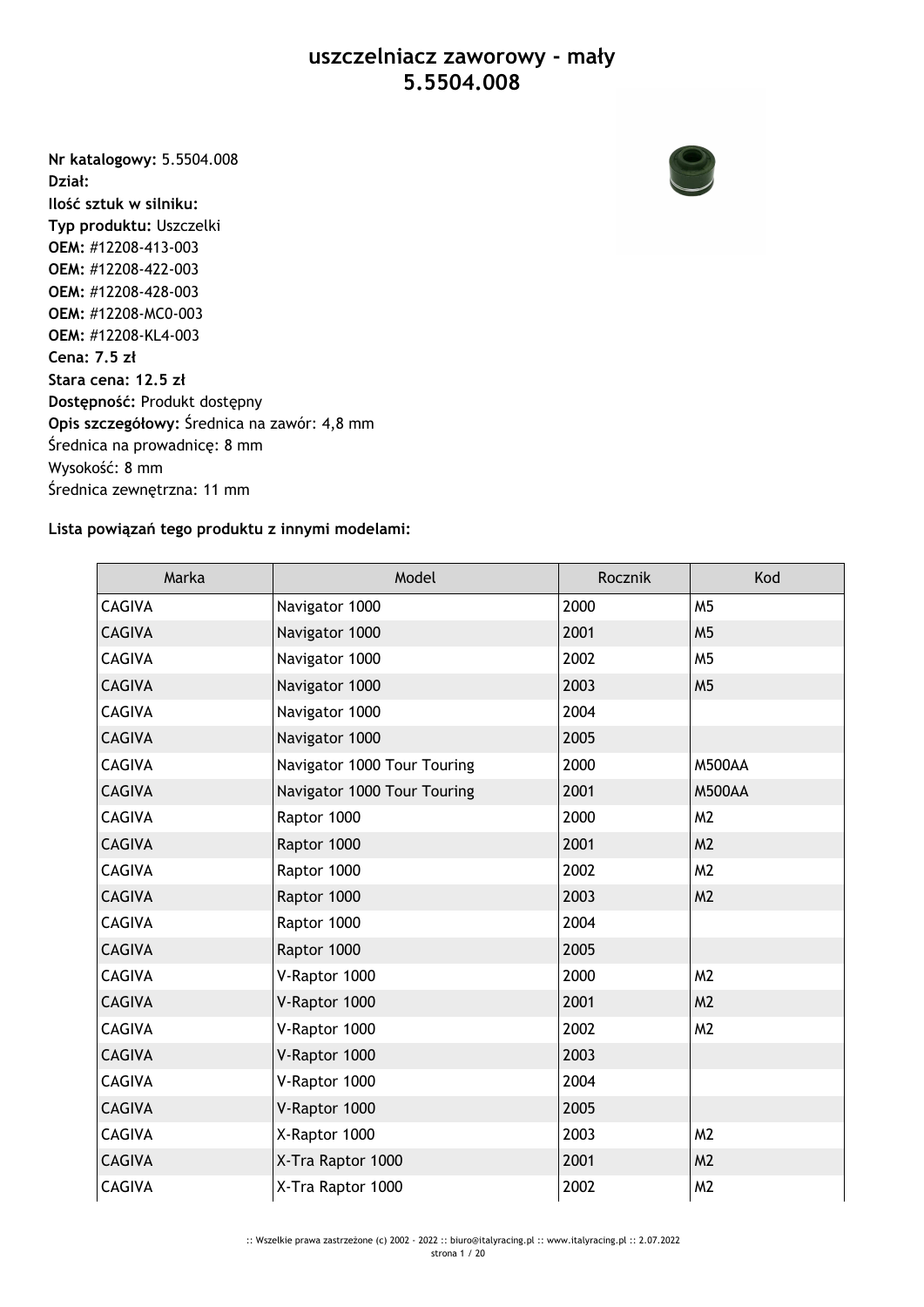| <b>CAGIVA</b> | X-Tra Raptor 1000    | 2003 |                  |
|---------------|----------------------|------|------------------|
| <b>CAGIVA</b> | X-Tra Raptor 1000    | 2004 |                  |
| <b>CAGIVA</b> | X-Tra Raptor 1000    | 2005 |                  |
| <b>HONDA</b>  | <b>ATC 125</b>       | 1984 |                  |
| <b>HONDA</b>  | <b>ATC 125</b>       | 1985 |                  |
| <b>HONDA</b>  | <b>ATC 125</b>       | 1986 |                  |
| <b>HONDA</b>  | <b>ATC 125</b>       | 1987 |                  |
| <b>HONDA</b>  | <b>ATC 185</b>       | 1980 |                  |
| <b>HONDA</b>  | <b>ATC 185</b>       | 1981 |                  |
| <b>HONDA</b>  | <b>ATC 185</b>       | 1982 |                  |
| <b>HONDA</b>  | <b>ATC 185</b>       | 1983 |                  |
| <b>HONDA</b>  | <b>ATC 200</b>       | 1981 |                  |
| <b>HONDA</b>  | <b>ATC 200</b>       | 1982 |                  |
| <b>HONDA</b>  | <b>ATC 200</b>       | 1983 |                  |
| <b>HONDA</b>  | <b>ATC 200</b>       | 1984 |                  |
| <b>HONDA</b>  | <b>ATC 200</b>       | 1985 |                  |
| <b>HONDA</b>  | <b>ATC 200</b>       | 1986 |                  |
| <b>HONDA</b>  | <b>ATC 200</b>       | 1987 |                  |
| <b>HONDA</b>  | <b>ATC 250</b>       | 1985 |                  |
| <b>HONDA</b>  | <b>ATC 250</b>       | 1986 |                  |
| <b>HONDA</b>  | <b>ATC 250</b>       | 1987 |                  |
| <b>HONDA</b>  | <b>ATC 350</b>       | 1985 |                  |
| <b>HONDA</b>  | <b>ATC 350</b>       | 1986 |                  |
| <b>HONDA</b>  | <b>ATC 350</b>       | 1987 |                  |
| <b>HONDA</b>  | CA 125 Rebel         | 1995 | JC24             |
| <b>HONDA</b>  | CA 125 Rebel         | 1996 | JC24             |
| <b>HONDA</b>  | CA 125 Rebel         | 1997 | JC26             |
| <b>HONDA</b>  | CA 125 Rebel         | 1998 | <b>JC26</b>      |
| <b>HONDA</b>  | CA 125 Rebel         | 1999 | JC26             |
| <b>HONDA</b>  | CA 125 Rebel         | 2000 | <b>JC26</b>      |
| <b>HONDA</b>  | <b>CB 100</b>        | 1970 |                  |
| <b>HONDA</b>  | <b>CB 100</b>        | 1971 |                  |
| <b>HONDA</b>  | <b>CB 100</b>        | 1972 |                  |
| <b>HONDA</b>  | <b>CB 100</b>        | 1973 |                  |
| <b>HONDA</b>  | CB 1000 C            | 1983 |                  |
| <b>HONDA</b>  | CB 1000 F Super Four | 1993 | <b>SC30</b>      |
| <b>HONDA</b>  | CB 1000 F Super Four | 1994 | <b>SC30</b>      |
| <b>HONDA</b>  | CB 1000 F Super Four | 1995 | <b>SC30</b>      |
| <b>HONDA</b>  | CB 1000 F Super Four | 1996 | <b>SC30</b>      |
| <b>HONDA</b>  | CB 1100 F Boldor     | 1983 | <b>SC11</b>      |
| <b>HONDA</b>  | CB 1100 F Boldor     | 1984 | <b>SC11</b>      |
| <b>HONDA</b>  | CB 1100 R            | 1981 | SC <sub>05</sub> |
| <b>HONDA</b>  | <b>CB 1100 R</b>     | 1982 | <b>SC08</b>      |
| <b>HONDA</b>  | CB 1100 R            | 1983 | SC <sub>08</sub> |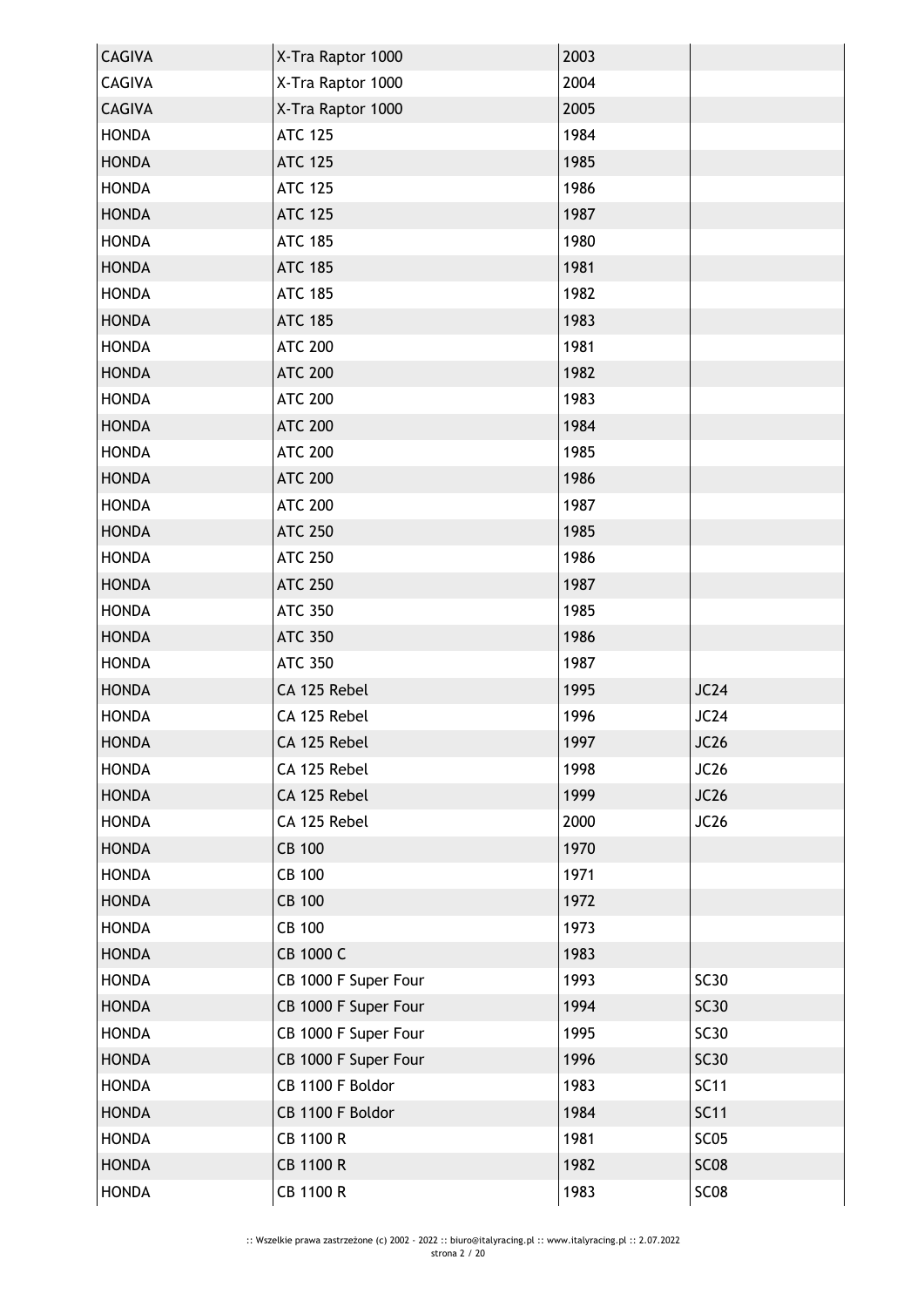| <b>HONDA</b> | CB 125 J              | 1975 | <b>CB125J</b>    |
|--------------|-----------------------|------|------------------|
| <b>HONDA</b> | CB 125 J              | 1976 | <b>CB125J</b>    |
| <b>HONDA</b> | CB 125 J              | 1977 | <b>CB125J</b>    |
| <b>HONDA</b> | CB 125 J              | 1978 | <b>CB125J</b>    |
| <b>HONDA</b> | CB 125 J              | 1979 | <b>CB125J</b>    |
| <b>HONDA</b> | <b>CB 125 T2 Twin</b> | 1978 | <b>CB125T</b>    |
| <b>HONDA</b> | <b>CB 125 T2 Twin</b> | 1979 | <b>CB125T</b>    |
| <b>HONDA</b> | <b>CB 125 T2 Twin</b> | 1980 | <b>CB125T</b>    |
| <b>HONDA</b> | <b>CB 125 T2 Twin</b> | 1981 | <b>CB125T</b>    |
| <b>HONDA</b> | <b>CB 125 T2 Twin</b> | 1982 | <b>CB125T</b>    |
| <b>HONDA</b> | <b>CB 125 T2 Twin</b> | 1983 | <b>CB125T</b>    |
| <b>HONDA</b> | <b>CB 125 T2 Twin</b> | 1984 | <b>CB125T</b>    |
| <b>HONDA</b> | <b>CB 125 T2 Twin</b> | 1985 | <b>CB125T</b>    |
| <b>HONDA</b> | <b>CB 125 T2 Twin</b> | 1986 | <b>CB125T</b>    |
| <b>HONDA</b> | <b>CB 125 TD</b>      | 1982 | JC <sub>06</sub> |
| <b>HONDA</b> | <b>CB 125 TT</b>      | 1990 |                  |
| <b>HONDA</b> | CB 1300               | 2005 | <b>SC54</b>      |
| <b>HONDA</b> | CB 1300 A             | 2005 | SC54             |
| <b>HONDA</b> | CB 1300 A             | 2006 | <b>SC54</b>      |
| <b>HONDA</b> | CB 1300 A             | 2007 | SC54             |
| <b>HONDA</b> | CB 1300 S ABS         | 2005 | <b>SC54</b>      |
| <b>HONDA</b> | <b>CB 1300 SA ABS</b> | 2005 | SC54             |
| <b>HONDA</b> | <b>CB 1300 SA ABS</b> | 2006 | <b>SC54</b>      |
| <b>HONDA</b> | <b>CB 1300 SA ABS</b> | 2007 | SC54             |
| <b>HONDA</b> | CB 250 N Euro         | 1978 | <b>CB250N</b>    |
| <b>HONDA</b> | CB 250 N Euro         | 1979 | <b>CB250N</b>    |
| <b>HONDA</b> | CB 250 N Euro         | 1980 | <b>CB250N</b>    |
| <b>HONDA</b> | CB 250 N Euro         | 1981 | <b>CB250N</b>    |
| <b>HONDA</b> | CB 250 ND Euro        | 1982 | <b>CB250N</b>    |
| <b>HONDA</b> | CB 250 ND Euro        | 1983 | <b>CB250N</b>    |
| <b>HONDA</b> | CB 250 Nighthawk      | 1993 |                  |
| <b>HONDA</b> | CB 250 Nighthawk      | 1994 |                  |
| <b>HONDA</b> | CB 250 Nighthawk      | 1995 |                  |
| <b>HONDA</b> | CB 250 Nighthawk      | 1996 |                  |
| <b>HONDA</b> | CB 250 Nighthawk      | 1997 |                  |
| <b>HONDA</b> | CB 250 Nighthawk      | 1998 |                  |
| <b>HONDA</b> | CB 250 Nighthawk      | 1999 |                  |
| <b>HONDA</b> | CB 250 Nighthawk      | 2000 |                  |
| <b>HONDA</b> | CB 250 Nighthawk      | 2001 |                  |
| <b>HONDA</b> | CB 250 Nighthawk      | 2002 |                  |
| <b>HONDA</b> | CB 250 Nighthawk      | 2003 |                  |
| <b>HONDA</b> | CB 250 Nighthawk      | 2004 |                  |
| <b>HONDA</b> | CB 250 Nighthawk      | 2005 |                  |
| <b>HONDA</b> | CB 250 NightHawk      | 2006 |                  |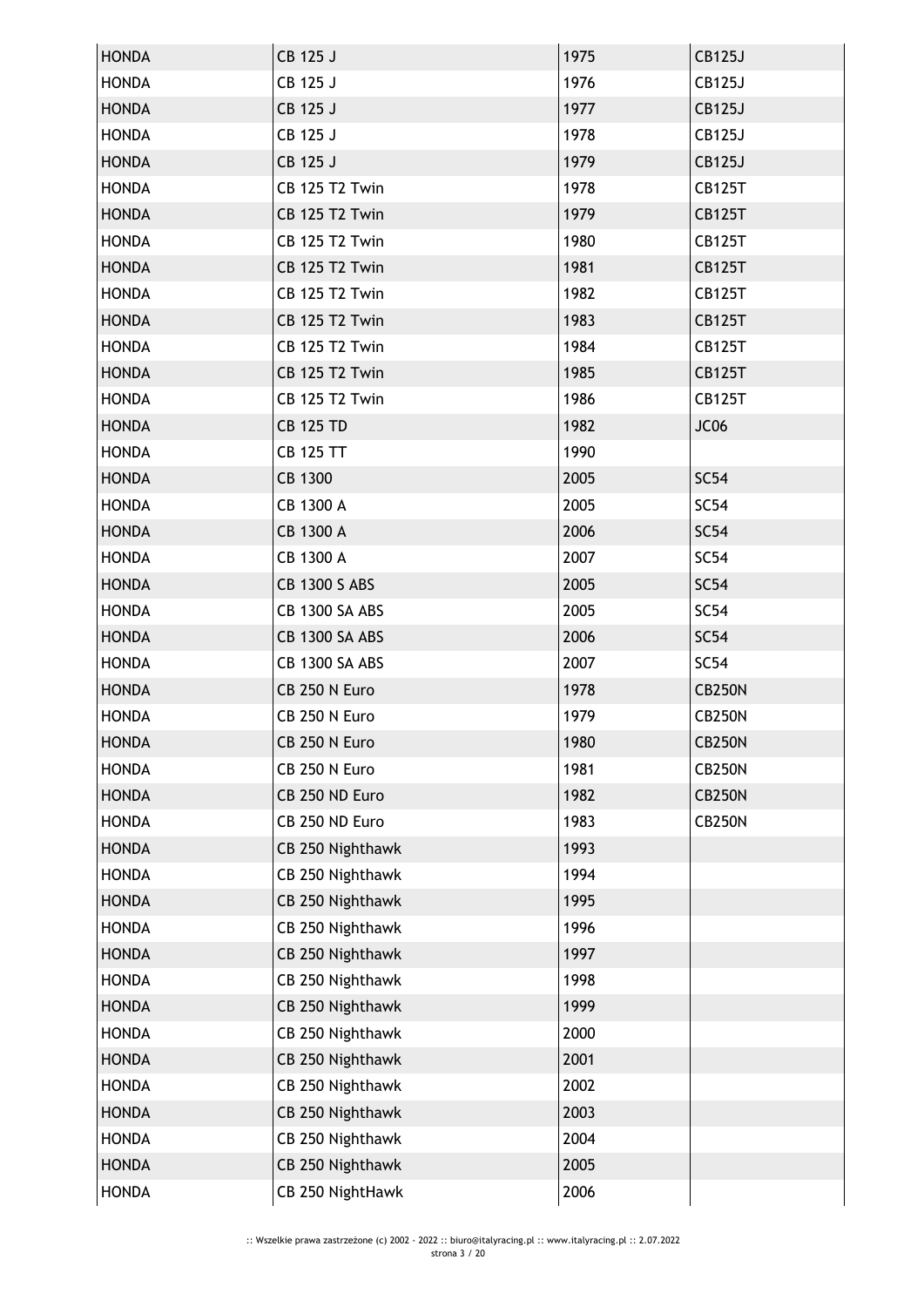| <b>HONDA</b> | <b>CB 250 RS</b>         | 1980 | MC02          |
|--------------|--------------------------|------|---------------|
| <b>HONDA</b> | <b>CB 250 RS</b>         | 1981 | MC02          |
| <b>HONDA</b> | <b>CB 250 RSZ</b>        | 1982 | MC02          |
| <b>HONDA</b> | <b>CB 250 RSZ</b>        | 1983 | MC02          |
| <b>HONDA</b> | <b>CB 250 RSZ</b>        | 1984 | MC02          |
| <b>HONDA</b> | CB 250 T Twin            | 1977 | <b>CB250T</b> |
| <b>HONDA</b> | CB 250 T Twin            | 1978 | <b>CB250T</b> |
| <b>HONDA</b> | <b>CB 250 TII</b>        | 1977 | <b>CB250T</b> |
| <b>HONDA</b> | <b>CB 250 TII</b>        | 1978 | <b>CB250T</b> |
| <b>HONDA</b> | <b>CB 250 TII</b>        | 1979 |               |
| <b>HONDA</b> | CB 250 Two-Fifty         | 1992 |               |
| <b>HONDA</b> | CB 250 Two-Fifty         | 1993 |               |
| <b>HONDA</b> | CB 250 Two-Fifty         | 1994 |               |
| <b>HONDA</b> | CB 250 Two-Fifty         | 1995 |               |
| <b>HONDA</b> | CB 250 Two-Fifty         | 1996 | <b>MC26</b>   |
| <b>HONDA</b> | CB 250 Two-Fifty         | 1997 | <b>MC26</b>   |
| <b>HONDA</b> | CB 250 Two-Fifty         | 1998 | <b>MC26</b>   |
| <b>HONDA</b> | CB 400 A Hawk Hondamatic | 1978 |               |
| <b>HONDA</b> | CB 400 A Twin Autom      | 1979 | <b>CB400A</b> |
| <b>HONDA</b> | CB 400 F Four            | 1974 | <b>CB400F</b> |
| <b>HONDA</b> | CB 400 F Four            | 1975 | <b>CB400F</b> |
| <b>HONDA</b> | CB 400 F Four            | 1976 | <b>CB400F</b> |
| <b>HONDA</b> | CB 400 F Four            | 1977 | <b>CB400F</b> |
| <b>HONDA</b> | CB 400 N Euro            | 1978 | <b>CB400N</b> |
| <b>HONDA</b> | CB 400 N Euro            | 1979 | <b>CB400N</b> |
| <b>HONDA</b> | CB 400 N Euro            | 1980 | <b>CB400N</b> |
| <b>HONDA</b> | CB 400 N Euro            | 1981 | <b>CB400N</b> |
| <b>HONDA</b> | CB 400 N Euro            | 1982 | <b>CB400N</b> |
| <b>HONDA</b> | CB 400 N Euro            | 1983 | <b>CB400N</b> |
| <b>HONDA</b> | CB 400 N Euro            | 1984 | <b>CB400N</b> |
| <b>HONDA</b> | CB 400 N Euro            | 1985 | <b>CB400N</b> |
| <b>HONDA</b> | CB 400 TII Hawk          | 1977 | <b>CB400T</b> |
| <b>HONDA</b> | CB 400 TII Hawk          | 1978 | <b>CB400T</b> |
| <b>HONDA</b> | <b>CB 450 N</b>          | 1985 | <b>PC14</b>   |
| <b>HONDA</b> | <b>CB 450 N</b>          | 1986 | <b>PC14</b>   |
| <b>HONDA</b> | <b>CB 450 N</b>          | 1987 | <b>PC14</b>   |
| <b>HONDA</b> | <b>CB 450 N</b>          | 1988 | <b>PC14</b>   |
| <b>HONDA</b> | CB 450 S                 | 1986 | <b>PC17</b>   |
| <b>HONDA</b> | CB 450 S                 | 1987 | <b>PC17</b>   |
| <b>HONDA</b> | CB 450 S                 | 1988 | <b>PC17</b>   |
| <b>HONDA</b> | CB 450 S                 | 1989 | <b>PC17</b>   |
| <b>HONDA</b> | CB 450 SC Night Hawk     | 1982 |               |
| <b>HONDA</b> | CB 450 SC Night Hawk     | 1983 |               |
| <b>HONDA</b> | CB 450 SC Night Hawk     | 1984 |               |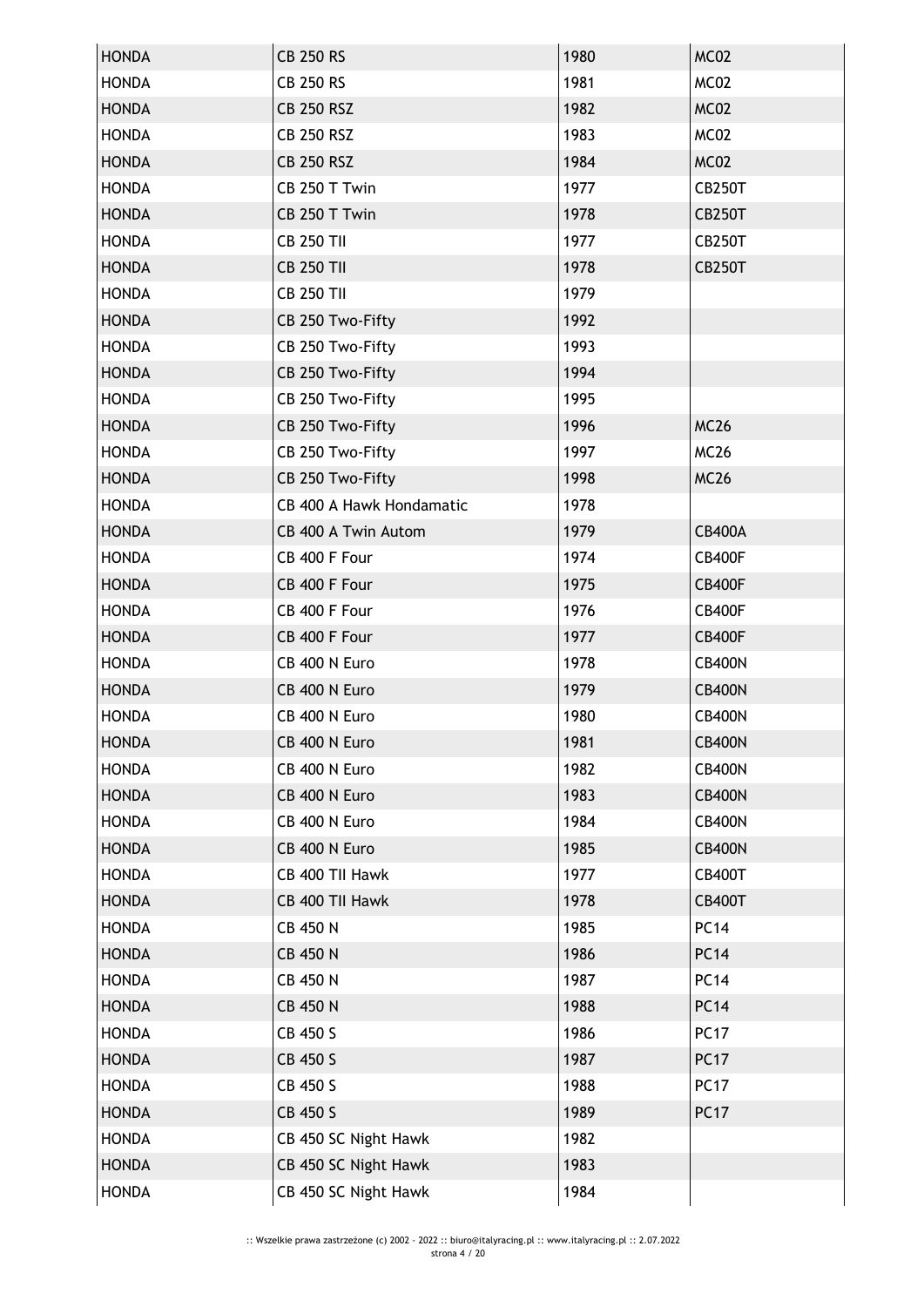| <b>HONDA</b> | CB 450 SC Night Hawk | 1985 |                  |
|--------------|----------------------|------|------------------|
| <b>HONDA</b> | CB 450 SC Night Hawk | 1986 |                  |
| <b>HONDA</b> | CB 450 SC Night Hawk | 1987 |                  |
| <b>HONDA</b> | CB 450 SC Night Hawk | 1988 |                  |
| <b>HONDA</b> | CB 450 SC Night Hawk | 1989 |                  |
| <b>HONDA</b> | CB 450 T Hawk        | 1982 |                  |
| <b>HONDA</b> | CB 50 J              | 1980 | CB50J            |
| <b>HONDA</b> | CB 50 J              | 1981 | CB50J            |
| <b>HONDA</b> | CB 50 J              | 1982 | CB50J            |
| <b>HONDA</b> | CB 50 J              | 1983 | CB50J            |
| <b>HONDA</b> | CB 500 K Four        | 1971 | CB500            |
| <b>HONDA</b> | CB 500 K Four        | 1972 | CB500            |
| <b>HONDA</b> | CB 500 K Four        | 1973 | CB500            |
| <b>HONDA</b> | CB 500 K Four        | 1974 | CB500            |
| <b>HONDA</b> | CB 500 K Four        | 1975 | CB500            |
| <b>HONDA</b> | CB 500 K Four        | 1976 | CB500            |
| <b>HONDA</b> | CB 500 K Four        | 1977 | CB500            |
| <b>HONDA</b> | CB 650 B             | 1981 | <b>RC03</b>      |
| <b>HONDA</b> | CB 650 B             | 1982 | <b>RC03</b>      |
| <b>HONDA</b> | CB 650 Z             | 1979 | <b>RC03</b>      |
| <b>HONDA</b> | CB 650 Z             | 1980 | <b>RC03</b>      |
| <b>HONDA</b> | CB 650 Z             | 1981 | <b>RC03</b>      |
| <b>HONDA</b> | CB 650 Z             | 1982 | <b>RC03</b>      |
| <b>HONDA</b> | CB 750 C Custom      | 1981 | <b>RC06</b>      |
| <b>HONDA</b> | CB 750 C Custom      | 1982 | <b>RC06</b>      |
| <b>HONDA</b> | CB 750 C Custom      | 1983 | <b>RC06</b>      |
| <b>HONDA</b> | CB 750 F BoldOr      | 1980 | RC <sub>04</sub> |
| <b>HONDA</b> | CB 750 F BoldOr      | 1981 | RC04             |
| <b>HONDA</b> | CB 750 F BoldOr      | 1982 | <b>RC04</b>      |
| <b>HONDA</b> | <b>CB 750 K</b>      | 1978 | <b>RC01</b>      |
| <b>HONDA</b> | <b>CB 750 K</b>      | 1979 | <b>RC01</b>      |
| <b>HONDA</b> | <b>CB 750 K</b>      | 1980 | <b>RC01</b>      |
| <b>HONDA</b> | <b>CB 750 K</b>      | 1981 | <b>RC01</b>      |
| <b>HONDA</b> | <b>CB 750 K</b>      | 1982 | <b>RC01</b>      |
| <b>HONDA</b> | CB 750 L             | 1979 |                  |
| <b>HONDA</b> | CB 900 C             | 1980 |                  |
| <b>HONDA</b> | CB 900 C             | 1981 |                  |
| <b>HONDA</b> | CB 900 C             | 1982 |                  |
| <b>HONDA</b> | CB 900 F BoldOr      | 1979 | <b>SC01</b>      |
| <b>HONDA</b> | CB 900 F BoldOr      | 1980 | <b>SC01</b>      |
| <b>HONDA</b> | CB 900 F BoldOr      | 1981 | <b>SC01</b>      |
| <b>HONDA</b> | CB 900 F BoldOr      | 1982 | SC <sub>09</sub> |
| <b>HONDA</b> | CB 900 F BoldOr      | 1983 | SC <sub>09</sub> |
| <b>HONDA</b> | CB-X4 1300 DC        | 1997 | SC <sub>38</sub> |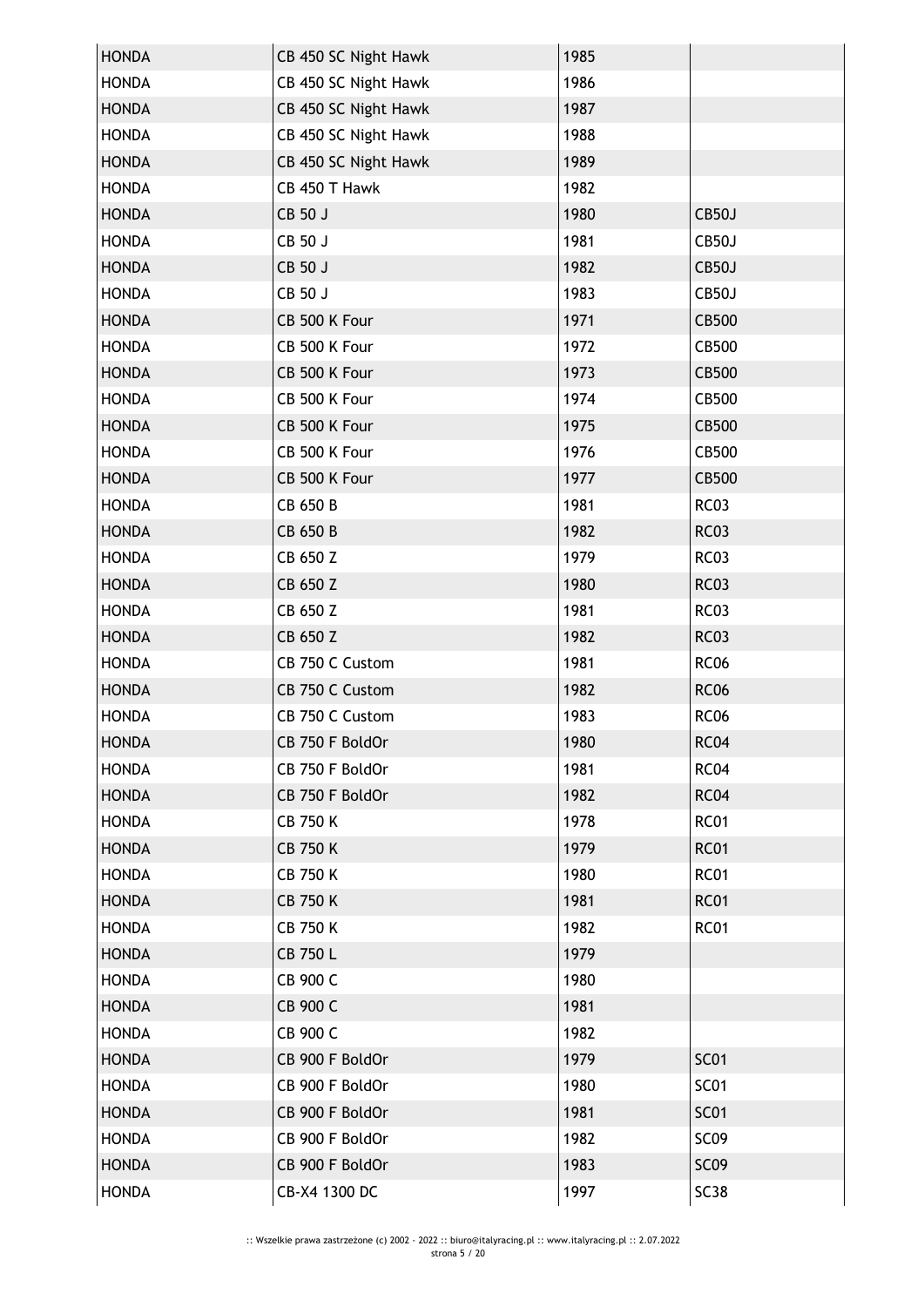| <b>HONDA</b>                 | CB-X4 1300 DC     | 1998 | <b>SC38</b>      |
|------------------------------|-------------------|------|------------------|
| <b>HONDA</b>                 | CB-X4 1300 DC     | 1999 | <b>SC38</b>      |
| <b>HONDA</b>                 | <b>CBR 1000 F</b> | 1987 | <b>SC21</b>      |
| <b>HONDA</b>                 | <b>CBR 1000 F</b> | 1988 | <b>SC21</b>      |
| <b>HONDA</b>                 | <b>CBR 1000 F</b> | 1989 | <b>SC24</b>      |
| <b>HONDA</b>                 | <b>CBR 1000 F</b> | 1990 | SC24             |
| <b>HONDA</b>                 | <b>CBR 1000 F</b> | 1991 | SC24             |
| <b>HONDA</b>                 | <b>CBR 1000 F</b> | 1992 | SC24             |
| <b>HONDA</b>                 | <b>CBR 1000 F</b> | 1993 | <b>SC24</b>      |
| <b>HONDA</b>                 | <b>CBR 1000 F</b> | 1994 | SC24             |
| <b>HONDA</b>                 | <b>CBR 1000 F</b> | 1995 | <b>SC24</b>      |
| <b>HONDA</b>                 | <b>CBR 1000 F</b> | 1996 | SC24             |
| <b>HONDA</b>                 | <b>CBR 1000 F</b> | 1997 | <b>SC24</b>      |
| <b>HONDA</b>                 | <b>CBR 1000 F</b> | 1998 | SC24             |
| <b>HONDA</b>                 | <b>CBR 1000 F</b> | 1999 | SC24             |
| <b>HONDA</b>                 | <b>CBR 1000 F</b> | 2000 | SC24             |
|                              | <b>CBX 1000</b>   | 1978 | CB1              |
| <b>HONDA</b>                 | <b>CBX 1000</b>   | 1979 | CB1              |
| <b>HONDA</b><br><b>HONDA</b> | <b>CBX 1000</b>   | 1980 | <b>SC03</b>      |
|                              |                   |      |                  |
| <b>HONDA</b>                 | CBX 1000 Pro Link | 1981 | SC <sub>06</sub> |
| <b>HONDA</b>                 | CBX 1000 Pro Link | 1982 | SC <sub>06</sub> |
| <b>HONDA</b>                 | CBX 1000 Pro Link | 1983 | SC <sub>06</sub> |
| <b>HONDA</b>                 | <b>CBX 650 E</b>  | 1983 | <b>RC13</b>      |
| <b>HONDA</b>                 | <b>CBX 650 E</b>  | 1984 | <b>RC13</b>      |
| <b>HONDA</b>                 | <b>CBX 750 F</b>  | 1984 | <b>RC17</b>      |
| <b>HONDA</b>                 | <b>CBX 750 F</b>  | 1985 | <b>RC17</b>      |
| <b>HONDA</b>                 | <b>CBX 750 F</b>  | 1986 | <b>RC17</b>      |
| <b>HONDA</b>                 | CD 250 U          | 1988 |                  |
| <b>HONDA</b>                 | <b>CG 110</b>     | 1977 |                  |
| <b>HONDA</b>                 | CG 110            | 1978 |                  |
| <b>HONDA</b>                 | <b>CG 110</b>     | 1979 |                  |
| <b>HONDA</b>                 | CG 125            | 1998 | JC27             |
| <b>HONDA</b>                 | CG 125            | 1999 | JC27             |
| <b>HONDA</b>                 | CG 125 80km/h     | 1998 | JC27             |
| <b>HONDA</b>                 | CG 125 80km/h     | 1999 | JC27             |
| <b>HONDA</b>                 | CL 250 S          | 1982 | MD04             |
| <b>HONDA</b>                 | CL 250 S          | 1983 | MD04             |
| <b>HONDA</b>                 | CLR 125 Cityfly   | 1998 | JD18             |
| <b>HONDA</b>                 | CLR 125 Cityfly   | 1999 | <b>JD18</b>      |
| <b>HONDA</b>                 | CLR 125 Cityfly   | 2000 | <b>JD18</b>      |
| <b>HONDA</b>                 | CM 125 C Custom   | 1982 | JC05             |
| <b>HONDA</b>                 | CM 125 C Custom   | 1983 | JC05             |
| <b>HONDA</b>                 | <b>CM 125 T</b>   | 1980 | <b>CM125T</b>    |
| <b>HONDA</b>                 | CM 125 T          | 1981 | <b>CM125T</b>    |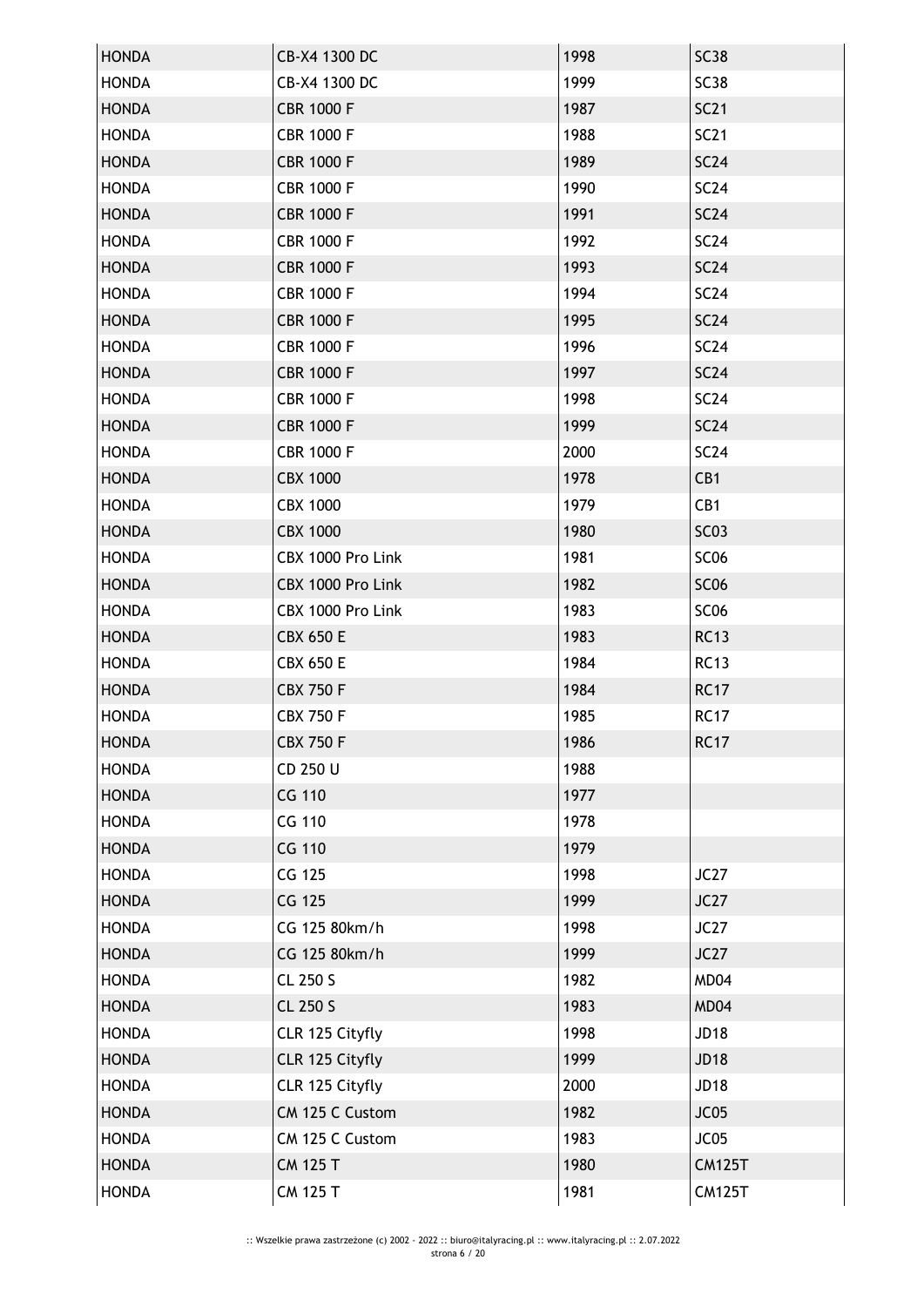| <b>HONDA</b> | <b>CM 185 T</b>            | 1978 | <b>CM185T</b> |
|--------------|----------------------------|------|---------------|
| <b>HONDA</b> | <b>CM 185 T</b>            | 1979 | <b>CM185T</b> |
| <b>HONDA</b> | <b>CM 185 T</b>            | 1980 | <b>CM185T</b> |
| <b>HONDA</b> | <b>CM 200 T</b>            | 1980 | MC01          |
| <b>HONDA</b> | <b>CM 200 T</b>            | 1981 | MC01          |
| <b>HONDA</b> | <b>CM 200 T</b>            | 1982 | MC01          |
| <b>HONDA</b> | <b>CM 200 T</b>            | 1983 | MC01          |
| <b>HONDA</b> | <b>CM 200 T</b>            | 1984 | MC01          |
| <b>HONDA</b> | CM 250 C Custom            | 1982 | MC06          |
| <b>HONDA</b> | CM 250 C Custom            | 1983 | MC06          |
| <b>HONDA</b> | <b>CM 250 T</b>            | 1980 |               |
| <b>HONDA</b> | <b>CM 250 T</b>            | 1981 |               |
| <b>HONDA</b> | <b>CM 250 T</b>            | 1982 |               |
| <b>HONDA</b> | <b>CM 250 T</b>            | 1983 |               |
| <b>HONDA</b> | <b>CM 400 T</b>            | 1979 | <b>NC01</b>   |
| <b>HONDA</b> | <b>CM 400 T</b>            | 1980 | <b>NC01</b>   |
| <b>HONDA</b> | <b>CM 400 T</b>            | 1981 | <b>NC01</b>   |
| <b>HONDA</b> | CM 400 T Custom            | 1982 | <b>NC01</b>   |
| <b>HONDA</b> | CM 400 T Custom            | 1983 | <b>NC01</b>   |
| <b>HONDA</b> | <b>CM 450 A Hondamatic</b> | 1982 |               |
| <b>HONDA</b> | <b>CM 450 A Hondamatic</b> | 1983 |               |
| <b>HONDA</b> | CMX 250 C Rebel            | 1985 |               |
| <b>HONDA</b> | CMX 250 C Rebel            | 1986 |               |
| <b>HONDA</b> | CMX 250 C Rebel            | 1987 |               |
| <b>HONDA</b> | CMX 250 C Rebel            | 1996 | <b>MC13</b>   |
| <b>HONDA</b> | CMX 250 C Rebel            | 1997 | <b>MC32</b>   |
| <b>HONDA</b> | CMX 250 C Rebel            | 1998 | <b>MC32</b>   |
| <b>HONDA</b> | CMX 250 C Rebel            | 1999 | <b>MC32</b>   |
| <b>HONDA</b> | CMX 250 C Rebel            | 2000 |               |
| <b>HONDA</b> | CMX 250 C Rebel            | 2001 |               |
| <b>HONDA</b> | CMX 250 C Rebel            | 2002 |               |
| <b>HONDA</b> | CMX 250 C Rebel            | 2003 |               |
| <b>HONDA</b> | CMX 250 C Rebel            | 2004 |               |
| <b>HONDA</b> | CMX 450 C Rebel            | 1986 | PC171         |
| <b>HONDA</b> | CMX 450 C Rebel            | 1987 | PC171         |
| <b>HONDA</b> | CMX 450 C Rebel            | 1988 |               |
| <b>HONDA</b> | <b>CRF 100 F</b>           | 2004 |               |
| <b>HONDA</b> | <b>CRF 100 F</b>           | 2005 | HE03          |
| <b>HONDA</b> | <b>CRF 100 F</b>           | 2006 | HE03          |
| <b>HONDA</b> | <b>CRF 100 F</b>           | 2007 | HE03          |
| <b>HONDA</b> | <b>CRF 150 F</b>           | 2003 |               |
| <b>HONDA</b> | <b>CRF 150 F</b>           | 2004 |               |
| <b>HONDA</b> | <b>CRF 150 F</b>           | 2005 |               |
| <b>HONDA</b> | <b>CRF 230 F</b>           | 2003 |               |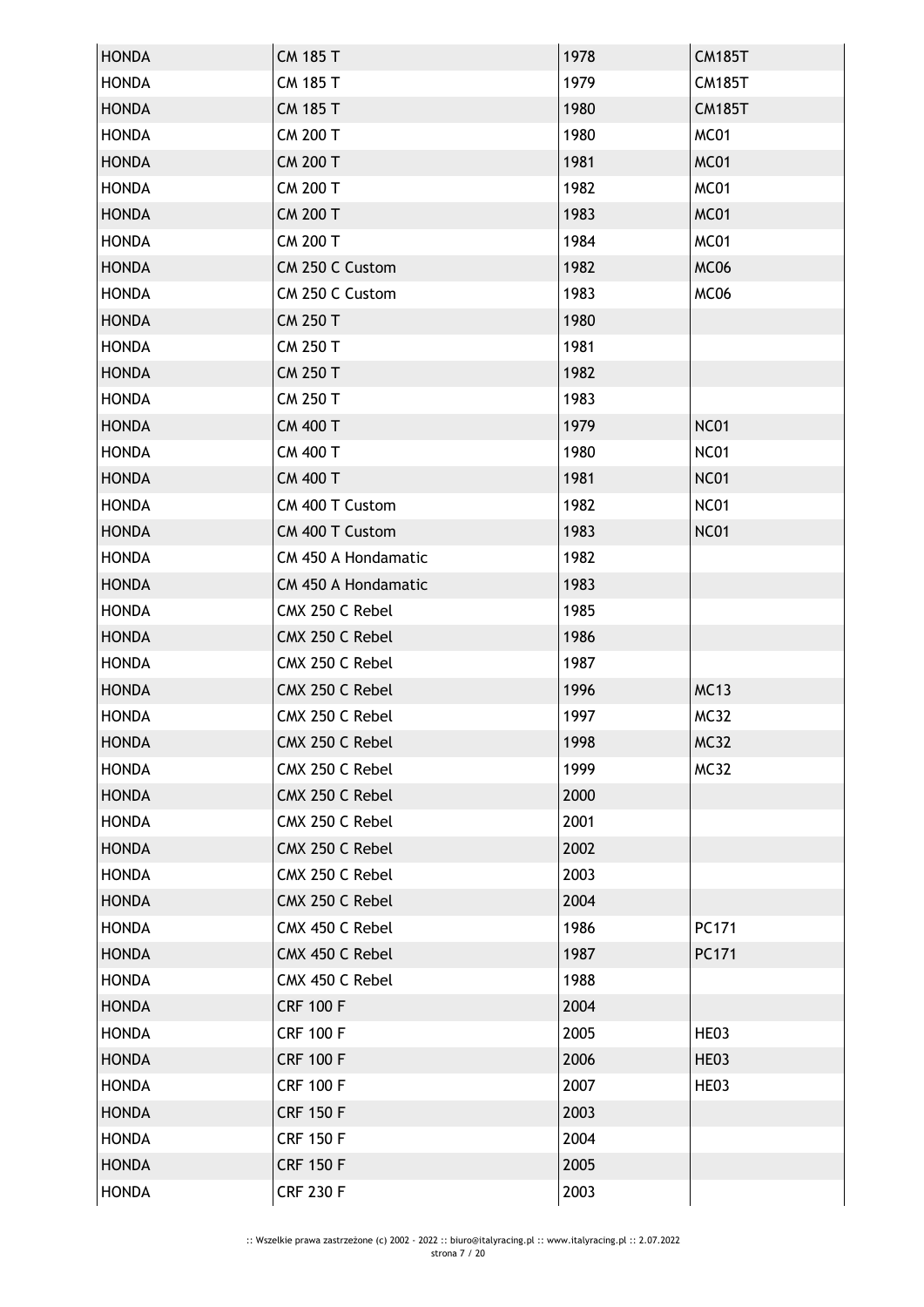| <b>HONDA</b> | <b>CRF 230 F</b>     | 2004 |             |
|--------------|----------------------|------|-------------|
| <b>HONDA</b> | <b>CRF 230 F</b>     | 2005 |             |
| <b>HONDA</b> | <b>CRF 230 F</b>     | 2006 |             |
| <b>HONDA</b> | <b>CRF 230 F</b>     | 2007 |             |
| <b>HONDA</b> | <b>CRF 450 R</b>     | 2002 | <b>PE05</b> |
| <b>HONDA</b> | <b>CRF 450 R</b>     | 2003 | <b>PE05</b> |
| <b>HONDA</b> | <b>CRF 450 R</b>     | 2004 | <b>PE05</b> |
| <b>HONDA</b> | <b>CRF 450 R</b>     | 2005 | PE05        |
| <b>HONDA</b> | <b>CRF 450 R</b>     | 2006 | <b>PE05</b> |
| <b>HONDA</b> | <b>CRF 450 R</b>     | 2007 | PE05        |
| <b>HONDA</b> | <b>CRF 450 X</b>     | 2005 | <b>PE06</b> |
| <b>HONDA</b> | <b>CRF 450 X</b>     | 2006 | <b>PE06</b> |
| <b>HONDA</b> | <b>CRF 450 X</b>     | 2007 |             |
| <b>HONDA</b> | <b>CRF 80 F</b>      | 2004 |             |
| <b>HONDA</b> | <b>CRF 80 F</b>      | 2005 |             |
| <b>HONDA</b> | <b>CRF 80 F</b>      | 2006 |             |
| <b>HONDA</b> | <b>CRF 80 F</b>      | 2007 |             |
| <b>HONDA</b> | CT 110               | 1980 |             |
| <b>HONDA</b> | CT 110               | 1981 |             |
| <b>HONDA</b> | CT 110               | 1982 |             |
| <b>HONDA</b> | CT 110               | 1983 |             |
| <b>HONDA</b> | CT 110               | 1984 |             |
| <b>HONDA</b> | CT 110               | 1985 |             |
| <b>HONDA</b> | CT 110               | 1986 |             |
| <b>HONDA</b> | CT 125               | 1977 |             |
| <b>HONDA</b> | <b>CY 50 K</b>       | 1980 | <b>CY50</b> |
| <b>HONDA</b> | <b>CY 50 K</b>       | 1981 | <b>CY50</b> |
| <b>HONDA</b> | CY 50 K              | 1982 | CY50        |
| <b>HONDA</b> | <b>CY 50 K</b>       | 1983 | <b>CY50</b> |
| <b>HONDA</b> | FT 500               | 1983 | PC07        |
| <b>HONDA</b> | FT 500               | 1984 | PC07        |
| <b>HONDA</b> | GL 1500 F6C Valkyrie | 1997 | SC34        |
| <b>HONDA</b> | GL 1500 F6C Valkyrie | 1998 | SC34        |
| <b>HONDA</b> | GL 1500 F6C Valkyrie | 1999 | SC34        |
| <b>HONDA</b> | GL 1500 F6C Valkyrie | 2000 | <b>SC34</b> |
| <b>HONDA</b> | GL 1500 F6C Valkyrie | 2001 | SC34        |
| <b>HONDA</b> | GL 1500 F6C Valkyrie | 2002 | SC34        |
| <b>HONDA</b> | GL 1500 F6C Valkyrie | 2003 | SC34        |
|              |                      | 1988 | <b>SC22</b> |
| <b>HONDA</b> | GL 1500 Goldwing     |      |             |
| <b>HONDA</b> | GL 1500 Goldwing     | 1989 | <b>SC22</b> |
| <b>HONDA</b> | GL 1500 Goldwing     | 1990 | <b>SC22</b> |
| <b>HONDA</b> | GL 1500 SE Goldwing  | 1991 | <b>SC22</b> |
| <b>HONDA</b> | GL 1500 SE Goldwing  | 1992 | <b>SC22</b> |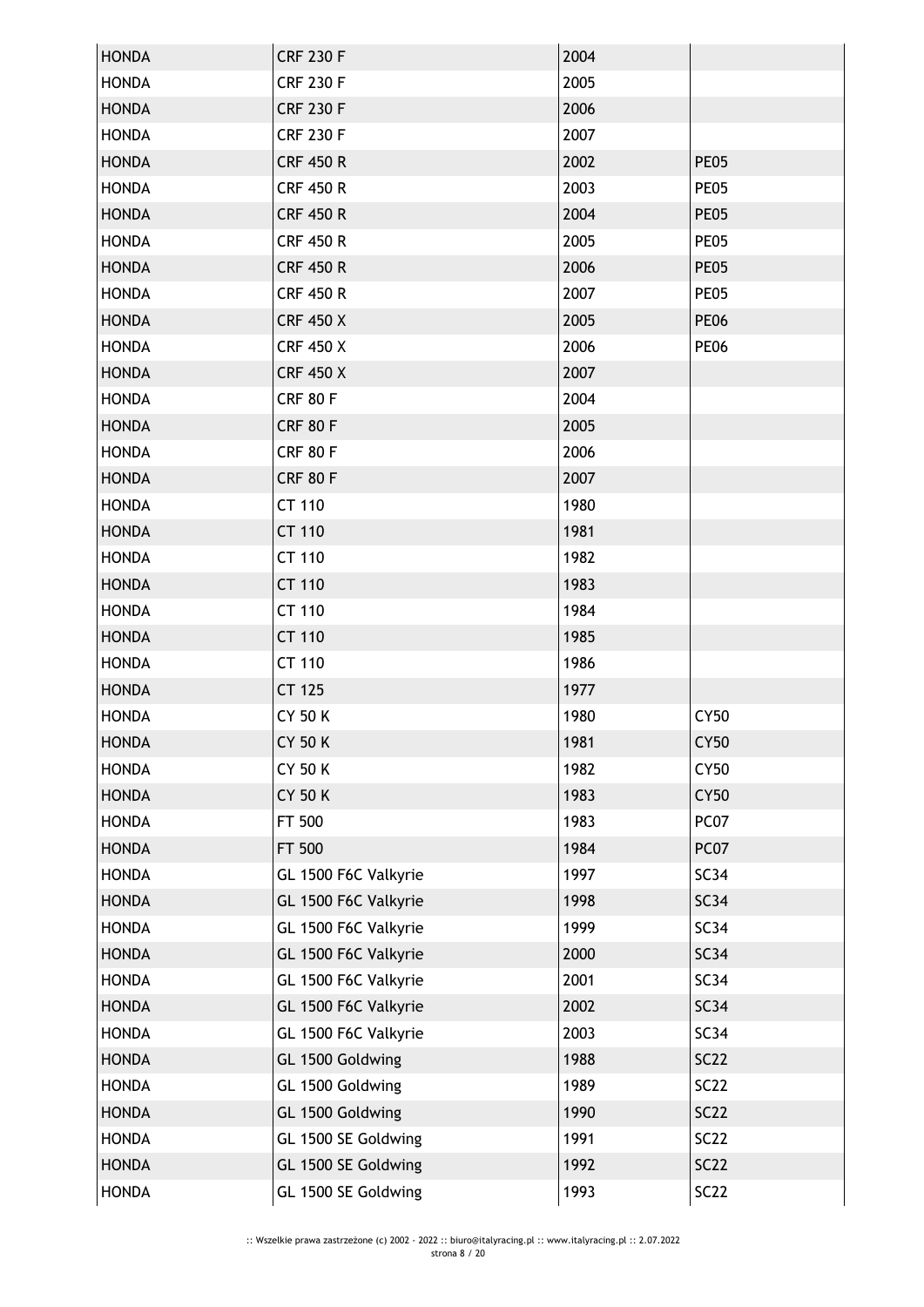| <b>HONDA</b> | GL 1500 SE Goldwing  | 1994 | <b>SC22</b> |
|--------------|----------------------|------|-------------|
| <b>HONDA</b> | GL 1500 SE Goldwing  | 1995 | <b>SC22</b> |
| <b>HONDA</b> | GL 1500 SE Goldwing  | 1996 | <b>SC22</b> |
| <b>HONDA</b> | GL 1500 SE Goldwing  | 1997 | <b>SC22</b> |
| <b>HONDA</b> | GL 1500 SE Goldwing  | 1998 | <b>SC22</b> |
| <b>HONDA</b> | GL 1500 SE Goldwing  | 1999 | <b>SC22</b> |
| <b>HONDA</b> | GL 1500 SE Goldwing  | 2000 | <b>SC22</b> |
| <b>HONDA</b> | NT 650 Hawk          | 1988 | <b>RC31</b> |
| <b>HONDA</b> | NT 650 Hawk          | 1989 | <b>RC31</b> |
| <b>HONDA</b> | NT 650 Hawk          | 1990 | <b>RC31</b> |
| <b>HONDA</b> | NT 650 V Deauville   | 1998 | <b>RC47</b> |
| <b>HONDA</b> | NT 650 V Deauville   | 1999 | <b>RC47</b> |
| <b>HONDA</b> | NT 650 V Deauville   | 2000 | <b>RC47</b> |
| <b>HONDA</b> | NT 650 V Deauville   | 2001 | <b>RC47</b> |
| <b>HONDA</b> | NT 650 V Deauville   | 2002 | <b>RC47</b> |
| <b>HONDA</b> | NT 650 V Deauville   | 2003 | <b>RC47</b> |
| <b>HONDA</b> | NT 650 V Deauville   | 2004 | <b>RC47</b> |
| <b>HONDA</b> | NT 650 V Deauville   | 2005 | <b>RC47</b> |
| <b>HONDA</b> | NT 700 V Deauville   | 2006 | <b>RC52</b> |
| <b>HONDA</b> | NT 700 V Deauville   | 2007 | <b>RC52</b> |
| <b>HONDA</b> | NTV 650 Revere       | 1988 | <b>RC33</b> |
| <b>HONDA</b> | NTV 650 Revere       | 1989 | <b>RC33</b> |
| <b>HONDA</b> | NTV 650 Revere       | 1990 | <b>RC33</b> |
| <b>HONDA</b> | NTV 650 Revere       | 1991 | <b>RC33</b> |
| <b>HONDA</b> | NTV 650 Revere       | 1992 | <b>RC33</b> |
| <b>HONDA</b> | NTV 650 Revere       | 1993 | <b>RC33</b> |
| <b>HONDA</b> | NTV 650 Revere       | 1994 | <b>RC33</b> |
| <b>HONDA</b> | NTV 650 Revere       | 1995 | <b>RC33</b> |
| <b>HONDA</b> | NTV 650 Revere       | 1996 | <b>RC33</b> |
| <b>HONDA</b> | NTV 650 Revere       | 1997 | <b>RC33</b> |
| <b>HONDA</b> | <b>NV 400 DC</b>     | 2006 |             |
| <b>HONDA</b> | <b>NV 400 DC</b>     | 2007 |             |
| <b>HONDA</b> | <b>NX 125</b>        | 1988 |             |
| <b>HONDA</b> | NX 125 Trans City    | 1989 | <b>JD12</b> |
| <b>HONDA</b> | NX 125 Trans City    | 1990 | <b>JD12</b> |
| <b>HONDA</b> | PC 800 Pacific Coast | 1988 | <b>RC34</b> |
| <b>HONDA</b> | PC 800 Pacific Coast | 1989 | <b>RC34</b> |
| <b>HONDA</b> | PC 800 Pacific Coast | 1990 | <b>RC34</b> |
| <b>HONDA</b> | PC 800 Pacific Coast | 1991 | <b>RC34</b> |
| <b>HONDA</b> | PC 800 Pacific Coast | 1992 | <b>RC34</b> |
| <b>HONDA</b> | PC 800 Pacific Coast | 1993 | <b>RC34</b> |
| <b>HONDA</b> | PC 800 Pacific Coast | 1994 | <b>RC34</b> |
| <b>HONDA</b> | PC 800 Pacific Coast | 1995 | <b>RC34</b> |
| <b>HONDA</b> | PC 800 Pacific Coast | 1996 | <b>RC34</b> |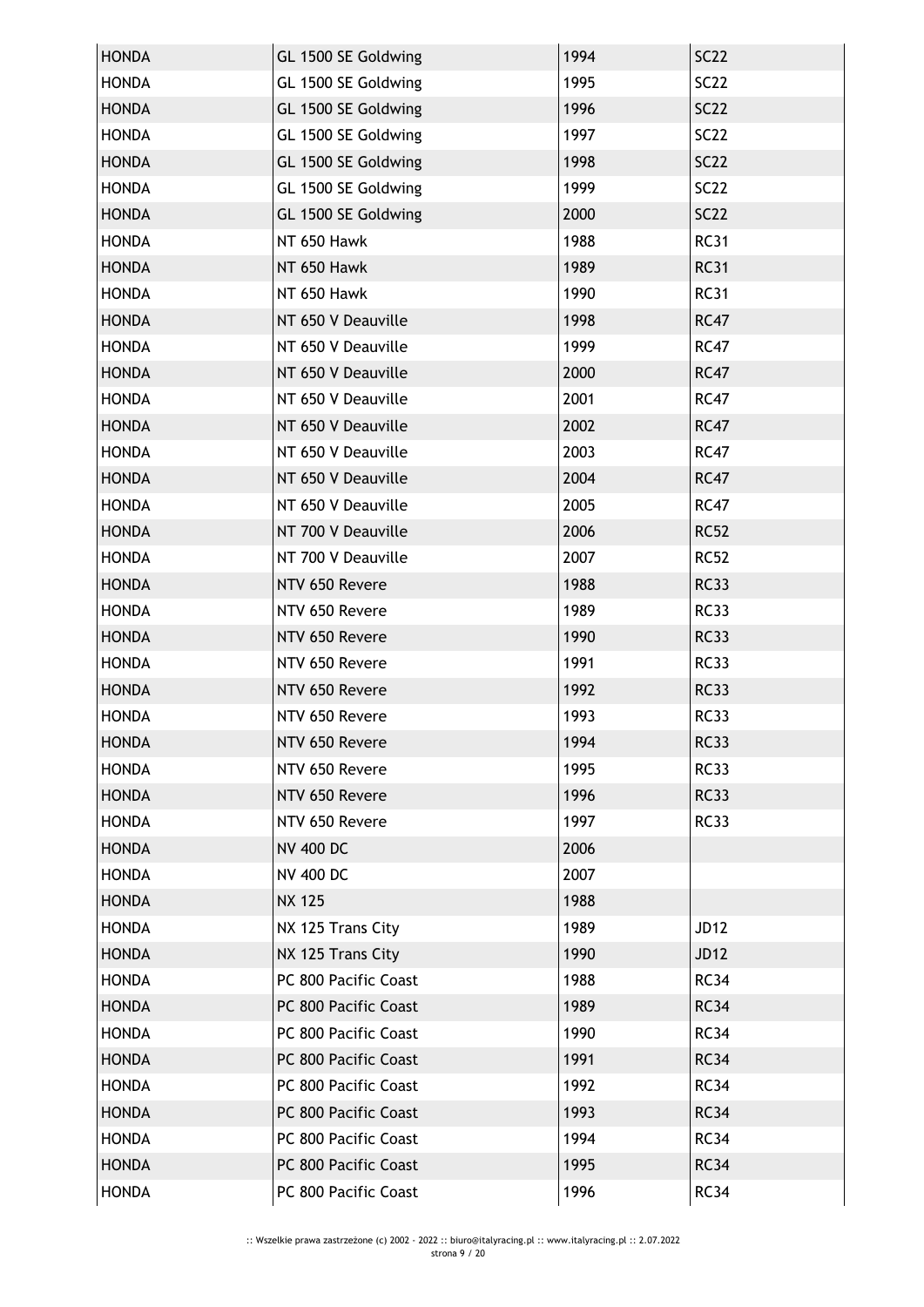| <b>HONDA</b> | PC 800 Pacific Coast   | 1997 | <b>RC34</b>   |
|--------------|------------------------|------|---------------|
| <b>HONDA</b> | PC 800 Pacific Coast   | 1998 | <b>RC34</b>   |
| <b>HONDA</b> | SL 100                 | 1970 |               |
| <b>HONDA</b> | SL 100                 | 1971 |               |
| <b>HONDA</b> | SL 100                 | 1972 |               |
| <b>HONDA</b> | SL 100                 | 1973 |               |
| <b>HONDA</b> | TL 125 S               | 1976 | <b>TL125S</b> |
| <b>HONDA</b> | <b>TLR 200</b>         | 1986 |               |
| <b>HONDA</b> | <b>TLR 200</b>         | 1987 |               |
| <b>HONDA</b> | <b>TR 200</b>          | 1986 |               |
| <b>HONDA</b> | <b>TR 200</b>          | 1987 |               |
| <b>HONDA</b> | <b>TRX 125</b>         | 1985 |               |
| <b>HONDA</b> | <b>TRX 125</b>         | 1986 |               |
| <b>HONDA</b> | <b>TRX 125</b>         | 1987 |               |
| <b>HONDA</b> | <b>TRX 125</b>         | 1988 |               |
| <b>HONDA</b> | <b>TRX 200</b>         | 1984 |               |
| <b>HONDA</b> | <b>TRX 200</b>         | 1986 |               |
| <b>HONDA</b> | <b>TRX 200</b>         | 1987 |               |
| <b>HONDA</b> | <b>TRX 200</b>         | 1988 |               |
| <b>HONDA</b> | <b>TRX 200</b>         | 1990 |               |
| <b>HONDA</b> | <b>TRX 200</b>         | 1991 |               |
| <b>HONDA</b> | <b>TRX 200</b>         | 1992 |               |
| <b>HONDA</b> | <b>TRX 200</b>         | 1993 |               |
| <b>HONDA</b> | <b>TRX 200</b>         | 1994 |               |
| <b>HONDA</b> | <b>TRX 200</b>         | 1995 |               |
| <b>HONDA</b> | <b>TRX 200</b>         | 1996 |               |
| <b>HONDA</b> | TRX 200                | 1997 |               |
| <b>HONDA</b> | TRX 250 EX Sporttrax   | 2001 |               |
| <b>HONDA</b> | TRX 250 EX Sporttrax   | 2002 |               |
| <b>HONDA</b> | TRX 250 EX Sporttrax   | 2003 |               |
| <b>HONDA</b> | TRX 250 EX Sporttrax   | 2004 |               |
| <b>HONDA</b> | TRX 250 EX Sporttrax   | 2005 |               |
| <b>HONDA</b> | TRX 250 EX Sporttrax   | 2006 |               |
| <b>HONDA</b> | TRX 250 EX Sporttrax   | 2007 |               |
| <b>HONDA</b> | TRX 250 Fourtrax Recon | 1985 |               |
| <b>HONDA</b> | TRX 250 Fourtrax Recon | 1986 |               |
| <b>HONDA</b> | TRX 250 Fourtrax Recon | 1987 |               |
| <b>HONDA</b> | TRX 250 Fourtrax Recon | 1988 |               |
| <b>HONDA</b> | TRX 250 Fourtrax Recon | 1991 |               |
| <b>HONDA</b> | TRX 250 Fourtrax Recon | 1992 |               |
| <b>HONDA</b> | TRX 250 Fourtrax Recon | 2000 |               |
| <b>HONDA</b> | TRX 250 Fourtrax Recon | 2001 |               |
| <b>HONDA</b> | TRX 250 Fourtrax Recon | 2002 |               |
| <b>HONDA</b> | TRX 250 Fourtrax Recon | 2003 |               |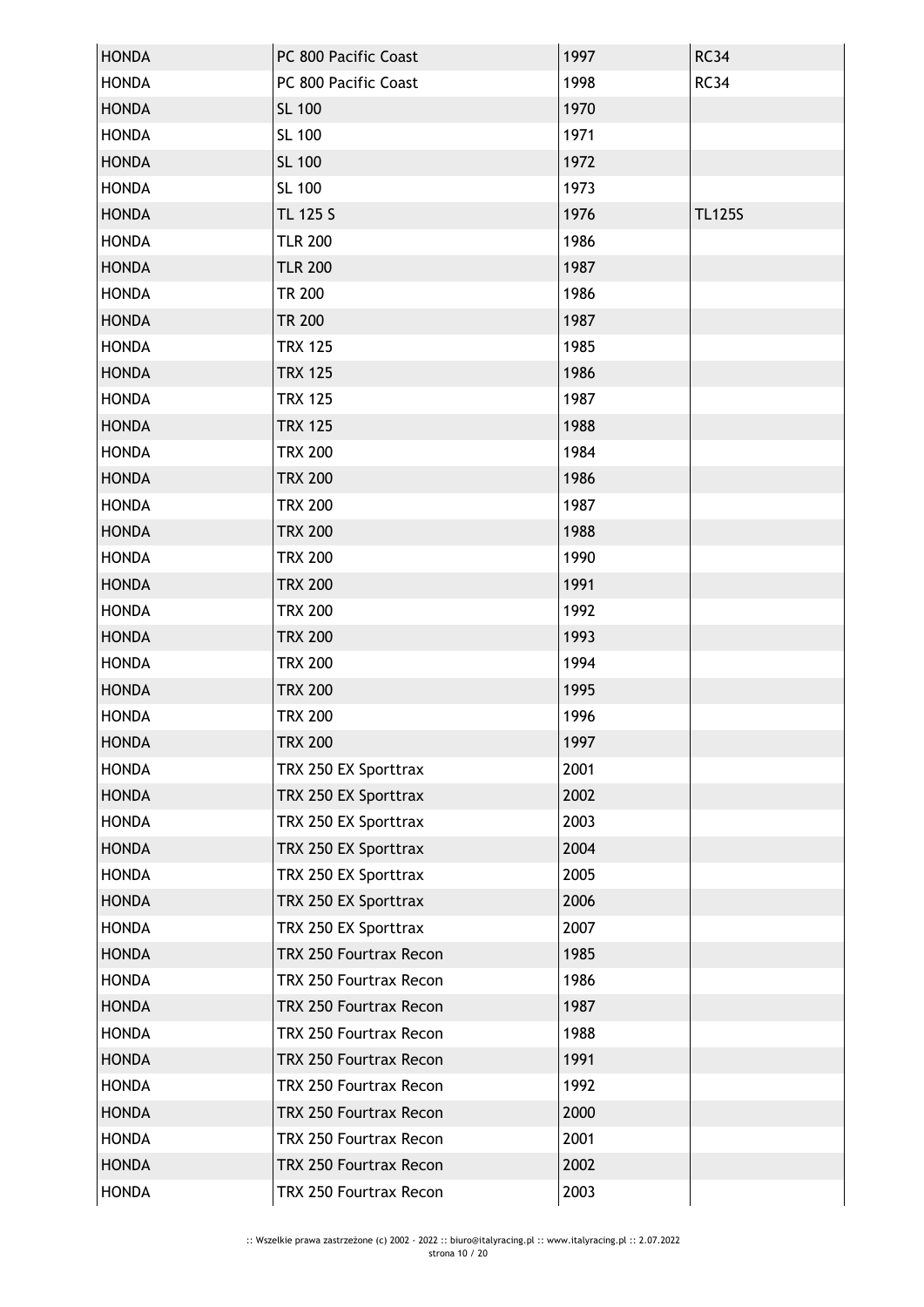| <b>HONDA</b> | TRX 300 EX Sportrax            | 2000 | <b>TE190</b> |
|--------------|--------------------------------|------|--------------|
| <b>HONDA</b> | TRX 300 EX Sportrax            | 2001 | <b>TE190</b> |
| <b>HONDA</b> | TRX 300 EX Sportrax            | 2002 | <b>TE190</b> |
| <b>HONDA</b> | TRX 300 EX Sportrax            | 2003 |              |
| <b>HONDA</b> | TRX 300 EX Sportrax            | 2004 |              |
| <b>HONDA</b> | TRX 300 EX Sportrax            | 2005 |              |
| <b>HONDA</b> | TRX 300 EX Sportrax            | 2006 |              |
| <b>HONDA</b> | TRX 300 EX Sportrax            | 2007 |              |
| <b>HONDA</b> | TRX 300 Fourtrax EX            | 1988 |              |
| <b>HONDA</b> | TRX 300 Fourtrax EX            | 1989 |              |
| <b>HONDA</b> | TRX 300 Fourtrax EX            | 1990 |              |
| <b>HONDA</b> | TRX 300 Fourtrax EX            | 1991 |              |
| <b>HONDA</b> | TRX 300 Fourtrax EX            | 1992 |              |
| <b>HONDA</b> | TRX 300 Fourtrax EX            | 1993 |              |
| <b>HONDA</b> | TRX 300 Fourtrax EX            | 1994 |              |
| <b>HONDA</b> | TRX 300 Fourtrax EX            | 1995 |              |
| <b>HONDA</b> | TRX 300 Fourtrax EX            | 1996 |              |
| <b>HONDA</b> | TRX 300 Fourtrax EX            | 1997 |              |
| <b>HONDA</b> | TRX 300 Fourtrax EX            | 1998 |              |
| <b>HONDA</b> | TRX 300 Fourtrax EX            | 1999 |              |
| <b>HONDA</b> | TRX 300 Fourtrax EX            | 2000 |              |
| <b>HONDA</b> | TRX 300 Fourtrax EX            | 2001 |              |
| <b>HONDA</b> | TRX 300 Fourtrax EX            | 2002 |              |
| <b>HONDA</b> | TRX 300 Fourtrax EX            | 2003 |              |
| <b>HONDA</b> | TRX 300 Fourtrax EX            | 2004 |              |
| <b>HONDA</b> | TRX 300 Fourtrax EX            | 2005 |              |
| <b>HONDA</b> | TRX 300 Fourtrax EX            | 2006 |              |
| <b>HONDA</b> | TRX 300 FW Fourtrax            | 1988 |              |
| <b>HONDA</b> | TRX 300 FW Fourtrax            | 1990 |              |
| <b>HONDA</b> | TRX 300 FW Fourtrax            | 1991 |              |
| <b>HONDA</b> | TRX 300 FW Fourtrax            | 1992 |              |
| <b>HONDA</b> | TRX 300 FW Fourtrax            | 1993 |              |
| <b>HONDA</b> | TRX 300 FW Fourtrax            | 1994 |              |
| <b>HONDA</b> | TRX 300 FW Fourtrax            | 1995 |              |
| <b>HONDA</b> | TRX 300 FW Fourtrax            | 1996 |              |
| <b>HONDA</b> | TRX 300 FW Fourtrax            | 1997 |              |
| <b>HONDA</b> | TRX 300 FW Fourtrax            | 1998 |              |
| <b>HONDA</b> | TRX 300 FW Fourtrax            | 1999 |              |
| <b>HONDA</b> | TRX 300 FW Fourtrax            | 2000 |              |
| <b>HONDA</b> | TRX 350 D Fourtrax Foreman     | 1986 |              |
| <b>HONDA</b> | TRX 350 D Fourtrax Foreman     | 1987 |              |
| <b>HONDA</b> | TRX 350 D Fourtrax Foreman     | 1988 |              |
| <b>HONDA</b> | TRX 350 D Fourtrax Foreman     | 1989 |              |
| <b>HONDA</b> | TRX 350 FE Fourtrax Rancher ES | 2000 | <b>TE254</b> |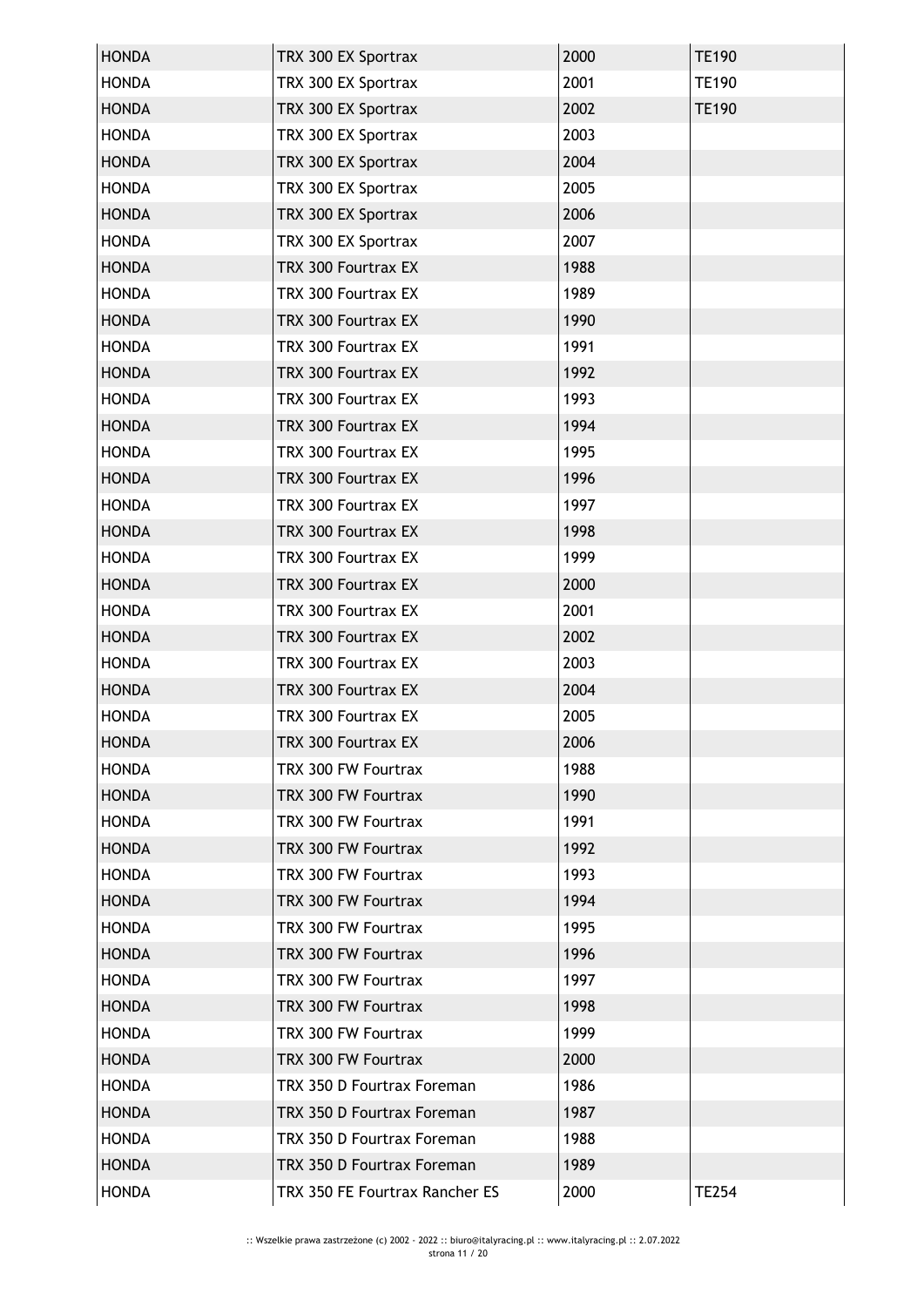| <b>HONDA</b> | TRX 350 FE Fourtrax Rancher ES | 2001 | <b>TE254</b> |
|--------------|--------------------------------|------|--------------|
| <b>HONDA</b> | TRX 350 FE Fourtrax Rancher ES | 2002 | <b>TE254</b> |
| <b>HONDA</b> | TRX 350 FE Fourtrax Rancher ES | 2003 | TE250        |
| <b>HONDA</b> | TRX 350 FE Fourtrax Rancher ES | 2004 |              |
| <b>HONDA</b> | TRX 350 FE Fourtrax Rancher ES | 2005 | <b>TE25</b>  |
| <b>HONDA</b> | TRX 350 FE Fourtrax Rancher ES | 2006 | <b>TE25</b>  |
| <b>HONDA</b> | TRX 350 FM Fourtrax Rancher    | 2000 | <b>TE250</b> |
| <b>HONDA</b> | TRX 350 FM Fourtrax Rancher    | 2002 | <b>TE250</b> |
| <b>HONDA</b> | TRX 350 FM Fourtrax Rancher    | 2003 |              |
| <b>HONDA</b> | TRX 350 FM Fourtrax Rancher    | 2004 |              |
| <b>HONDA</b> | TRX 350 FM Fourtrax Rancher    | 2005 | <b>TE25</b>  |
| <b>HONDA</b> | TRX 350 FM Fourtrax Rancher    | 2006 |              |
| <b>HONDA</b> | TRX 350 Fourtrax               | 2000 |              |
| <b>HONDA</b> | TRX 350 Fourtrax               | 2001 |              |
| <b>HONDA</b> | TRX 350 Fourtrax               | 2002 |              |
| <b>HONDA</b> | TRX 350 Fourtrax               | 2003 |              |
| <b>HONDA</b> | TRX 350 Fourtrax               | 2004 |              |
| <b>HONDA</b> | TRX 350 Rancher                | 2000 |              |
| <b>HONDA</b> | TRX 350 Rancher                | 2001 |              |
| <b>HONDA</b> | TRX 350 Rancher                | 2002 |              |
| <b>HONDA</b> | TRX 350 Rancher                | 2003 |              |
| <b>HONDA</b> | TRX 350 Rancher                | 2004 |              |
| <b>HONDA</b> | TRX 350 TE Fourtrax Rancher ES | 2001 | <b>TE244</b> |
| <b>HONDA</b> | TRX 350 TE Fourtrax Rancher ES | 2002 | TE244        |
| <b>HONDA</b> | TRX 350 TE Fourtrax Rancher ES | 2003 | <b>TE244</b> |
| <b>HONDA</b> | TRX 350 TE Fourtrax Rancher ES | 2004 |              |
| <b>HONDA</b> | TRX 350 TE Fourtrax Rancher ES | 2005 |              |
| <b>HONDA</b> | TRX 350 TE Fourtrax Rancher ES | 2006 |              |
| <b>HONDA</b> | TRX 400 EX Fourtrax            | 2000 | <b>TE230</b> |
| <b>HONDA</b> | TRX 400 EX Fourtrax            | 2001 | <b>TE230</b> |
| <b>HONDA</b> | TRX 400 EX Sportrax            | 1999 |              |
| <b>HONDA</b> | TRX 400 EX Sportrax            | 2000 |              |
| <b>HONDA</b> | TRX 400 EX Sportrax            | 2002 |              |
| <b>HONDA</b> | TRX 400 EX Sportrax            | 2003 |              |
| <b>HONDA</b> | TRX 400 EX Sportrax            | 2004 |              |
| <b>HONDA</b> | TRX 400 EX Sportrax            | 2005 |              |
| <b>HONDA</b> | TRX 400 EX Sportrax            | 2006 |              |
| <b>HONDA</b> | TRX 400 EX Sportrax            | 2007 |              |
| <b>HONDA</b> | TRX 400 FA FourTrax AT         | 2004 |              |
| <b>HONDA</b> | TRX 400 FA FourTrax AT         | 2005 | <b>TE29</b>  |
| <b>HONDA</b> | TRX 400 FA FourTrax AT         | 2006 | <b>TE29</b>  |
| <b>HONDA</b> | TRX 400 Foreman                | 1995 |              |
| <b>HONDA</b> | TRX 400 Foreman                | 1996 |              |
| <b>HONDA</b> | TRX 400 Foreman                | 1997 |              |
|              |                                |      |              |
|              |                                |      |              |
|              |                                |      |              |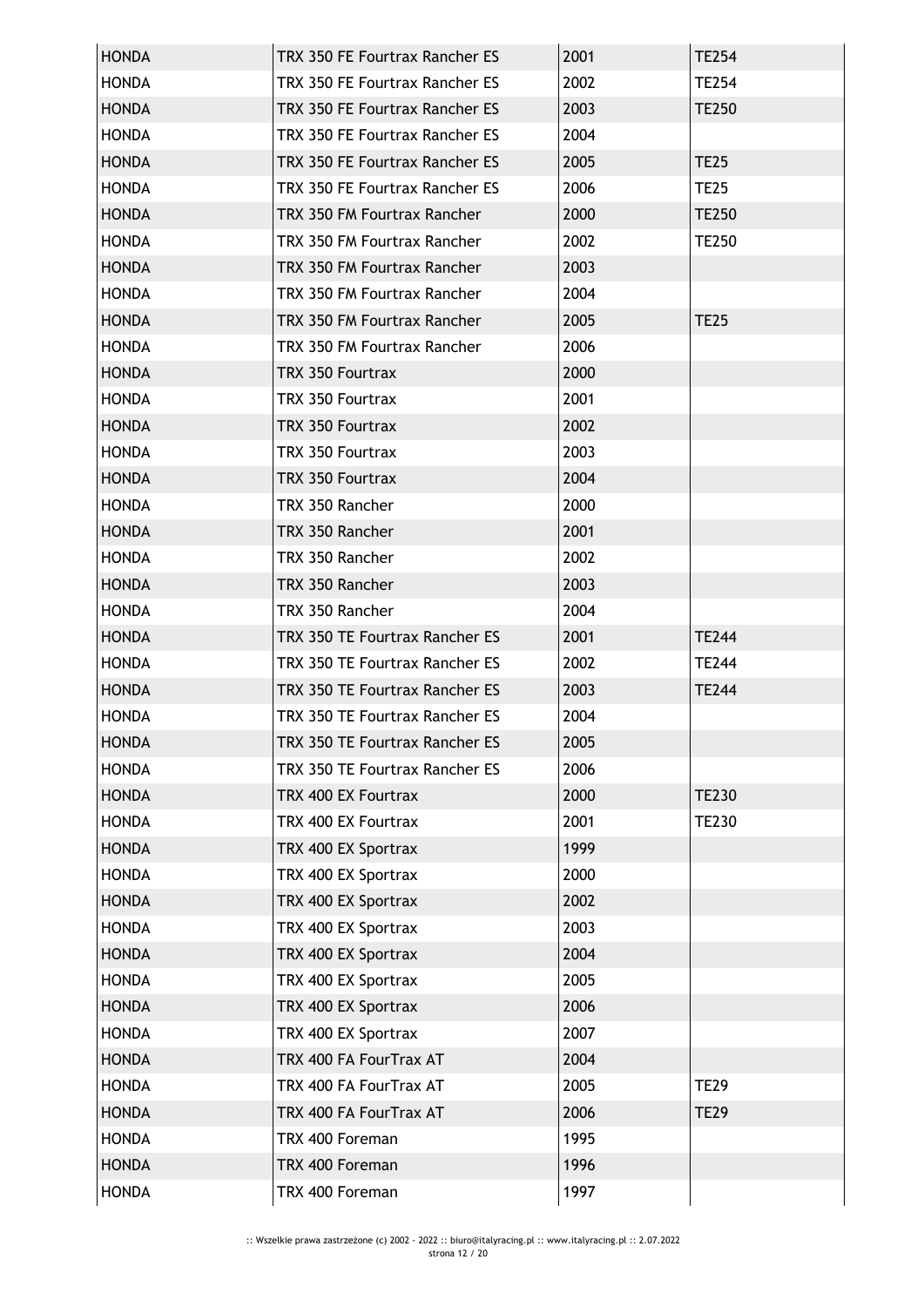| <b>HONDA</b> | TRX 400 Foreman                | 1998 |              |
|--------------|--------------------------------|------|--------------|
| <b>HONDA</b> | TRX 400 Foreman                | 1999 |              |
| <b>HONDA</b> | TRX 400 Foreman                | 2000 |              |
| <b>HONDA</b> | TRX 400 Foreman                | 2001 |              |
| <b>HONDA</b> | TRX 400 Foreman                | 2002 |              |
| <b>HONDA</b> | TRX 400 Foreman                | 2003 |              |
| <b>HONDA</b> | TRX 400 Fourtrax Rancher       | 2004 |              |
| <b>HONDA</b> | TRX 400 Fourtrax Rancher       | 2005 |              |
| <b>HONDA</b> | TRX 400 Fourtrax Rancher       | 2006 |              |
| <b>HONDA</b> | TRX 400 FW Fourtrax Foreman    | 2000 | <b>TE200</b> |
| <b>HONDA</b> | TRX 400 FW Fourtrax Foreman    | 2001 | <b>TE200</b> |
| <b>HONDA</b> | TRX 400 FW Fourtrax Foreman    | 2002 | <b>TE200</b> |
| <b>HONDA</b> | TRX 450 ER Sportrax E-Start    | 2006 |              |
| <b>HONDA</b> | TRX 450 ER Sportrax E-Start    | 2007 |              |
| <b>HONDA</b> | TRX 450 ES Fourtrax Foreman ES | 1998 |              |
| <b>HONDA</b> | TRX 450 ES Fourtrax Foreman ES | 1999 |              |
| <b>HONDA</b> | TRX 450 ES Fourtrax Foreman ES | 2000 |              |
| <b>HONDA</b> | TRX 450 ES Fourtrax Foreman ES | 2001 |              |
| <b>HONDA</b> | TRX 450 ES Fourtrax Foreman ES | 2002 | <b>TE224</b> |
| <b>HONDA</b> | TRX 450 ES Fourtrax Foreman ES | 2003 |              |
| <b>HONDA</b> | TRX 450 ES Fourtrax Foreman ES | 2004 | <b>TE22</b>  |
| <b>HONDA</b> | TRX 450 FE Fourtrax Foreman ES | 2002 |              |
| <b>HONDA</b> | TRX 450 FE Fourtrax Foreman ES | 2003 |              |
| <b>HONDA</b> | TRX 450 FE Fourtrax Foreman ES | 2004 |              |
| <b>HONDA</b> | TRX 450 FM Foreman             | 2002 |              |
| <b>HONDA</b> | TRX 450 FM Foreman             | 2003 |              |
| <b>HONDA</b> | TRX 450 FM Foreman             | 2004 |              |
| <b>HONDA</b> | TRX 450 Foreman                | 1998 |              |
| <b>HONDA</b> | TRX 450 Foreman                | 1999 |              |
| <b>HONDA</b> | TRX 450 Foreman                | 2000 |              |
| <b>HONDA</b> | TRX 450 Foreman                | 2001 |              |
| <b>HONDA</b> | TRX 450 R Sportrax             | 2004 |              |
| <b>HONDA</b> | TRX 450 R Sportrax             | 2005 |              |
| <b>HONDA</b> | TRX 450 R Sportrax             | 2006 |              |
| <b>HONDA</b> | TRX 450 R Sportrax             | 2007 |              |
| <b>HONDA</b> | TRX 450 R Sportrax K-Start     | 2006 |              |
| <b>HONDA</b> | TRX 450 R Sportrax K-Start     | 2007 |              |
| <b>HONDA</b> | TRX 500 FA Fourtrax Foreman    | 2000 | <b>TE26</b>  |
| <b>HONDA</b> | TRX 500 FA Fourtrax Foreman    | 2001 | <b>TE26</b>  |
| <b>HONDA</b> | TRX 500 FA Fourtrax Foreman    | 2002 | <b>TE26</b>  |
| <b>HONDA</b> | TRX 500 FA Fourtrax Foreman    | 2003 | <b>TE26</b>  |
| <b>HONDA</b> | TRX 500 FA Fourtrax Foreman    | 2004 | <b>TE26</b>  |
| <b>HONDA</b> | TRX 500 FA Fourtrax Foreman    | 2005 | <b>TE26</b>  |
| <b>HONDA</b> | TRX 500 FA Fourtrax Foreman    | 2006 | <b>TE26</b>  |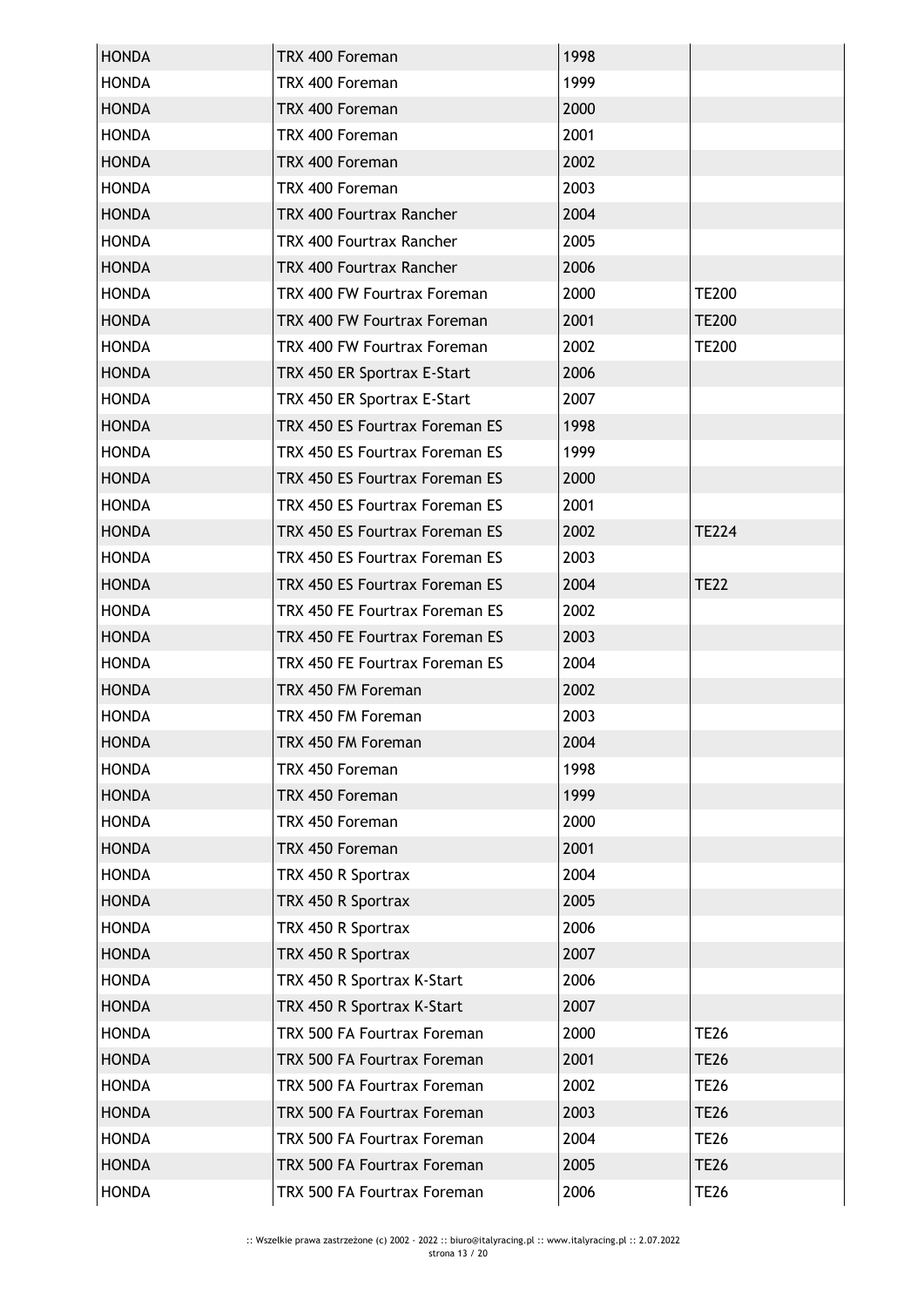| <b>HONDA</b> | TRX 500 FA Fourtrax Foreman | 2007 | <b>TE26</b>      |
|--------------|-----------------------------|------|------------------|
| <b>HONDA</b> | TRX 650 FA Rincon           | 2003 |                  |
| <b>HONDA</b> | TRX 650 FA Rincon           | 2004 | <b>TE28</b>      |
| <b>HONDA</b> | TRX 650 FA Rincon           | 2005 | <b>TE28</b>      |
| <b>HONDA</b> | TRX 680 FA Fourtrax Rincon  | 2006 |                  |
| <b>HONDA</b> | TRX 680 FA Fourtrax Rincon  | 2007 |                  |
| <b>HONDA</b> | VF 1000 F Interceptor       | 1984 | <b>SC15</b>      |
| <b>HONDA</b> | VF 1000 F Interceptor       | 1985 | <b>SC15</b>      |
| <b>HONDA</b> | VF 1000 F2 BoldOr           | 1985 | <b>SC15</b>      |
| <b>HONDA</b> | <b>VF 1000 R</b>            | 1984 | <b>SC16</b>      |
| <b>HONDA</b> | <b>VF 1000 R</b>            | 1985 | <b>SC16</b>      |
| <b>HONDA</b> | <b>VF 1000 R</b>            | 1986 | <b>SC16</b>      |
| <b>HONDA</b> | VF 1100 C Magna             | 1983 | <b>SC12</b>      |
| <b>HONDA</b> | VF 1100 C Magna             | 1984 | <b>SC12</b>      |
| <b>HONDA</b> | VF 1100 C Magna             | 1985 | <b>SC12</b>      |
| <b>HONDA</b> | VF 1100 C Magna             | 1986 | <b>SC12</b>      |
| <b>HONDA</b> | <b>VF 1100 S</b>            | 1984 |                  |
| <b>HONDA</b> | <b>VF 1100 S</b>            | 1985 |                  |
| <b>HONDA</b> | VF 700 C Magna              | 1987 |                  |
| <b>HONDA</b> | VF 750 C Magna              | 1982 | <b>RC09</b>      |
| <b>HONDA</b> | VF 750 C Magna              | 1983 | <b>RC09</b>      |
| <b>HONDA</b> | VF 750 C Magna              | 1984 | <b>RC09</b>      |
| <b>HONDA</b> | VF 750 F Interceptor        | 1983 | <b>RC15</b>      |
| <b>HONDA</b> | VF 750 F Interceptor        | 1984 | <b>RC15</b>      |
| <b>HONDA</b> | VF 750 S Sabre              | 1982 | <b>RC07</b>      |
| <b>HONDA</b> | VF 750 S Sabre              | 1983 | <b>RC07</b>      |
| <b>HONDA</b> | VF 750 S Sabre              | 1984 | RC07             |
| <b>HONDA</b> | <b>VFR 700 F</b>            | 1986 |                  |
| <b>HONDA</b> | <b>VFR 700 F</b>            | 1987 |                  |
| <b>HONDA</b> | <b>VFR 750 F</b>            | 1986 | <b>RC24</b>      |
| <b>HONDA</b> | <b>VFR 750 F</b>            | 1987 | <b>RC24</b>      |
| <b>HONDA</b> | VT 500 C Shadow             | 1983 | PC <sub>08</sub> |
| <b>HONDA</b> | VT 500 C Shadow             | 1984 | PC <sub>08</sub> |
| <b>HONDA</b> | <b>VT 500 E</b>             | 1983 | <b>PC11</b>      |
| <b>HONDA</b> | <b>VT 500 E</b>             | 1984 | <b>PC11</b>      |
| <b>HONDA</b> | <b>VT 500 E</b>             | 1985 | <b>PC11</b>      |
| <b>HONDA</b> | VT 600 C Shadow             | 1988 | <b>PC21</b>      |
| <b>HONDA</b> | VT 600 C Shadow             | 1989 | <b>PC21</b>      |
| <b>HONDA</b> | VT 600 C Shadow             | 1990 | <b>PC21</b>      |
| <b>HONDA</b> | VT 600 C Shadow             | 1991 | <b>PC21</b>      |
| <b>HONDA</b> | VT 600 C Shadow             | 1992 | <b>PC21</b>      |
| <b>HONDA</b> | VT 600 C Shadow             | 1993 | <b>PC21</b>      |
| <b>HONDA</b> | VT 600 C Shadow             | 1994 | <b>PC21</b>      |
| <b>HONDA</b> | VT 600 C Shadow             | 1995 | <b>PC21</b>      |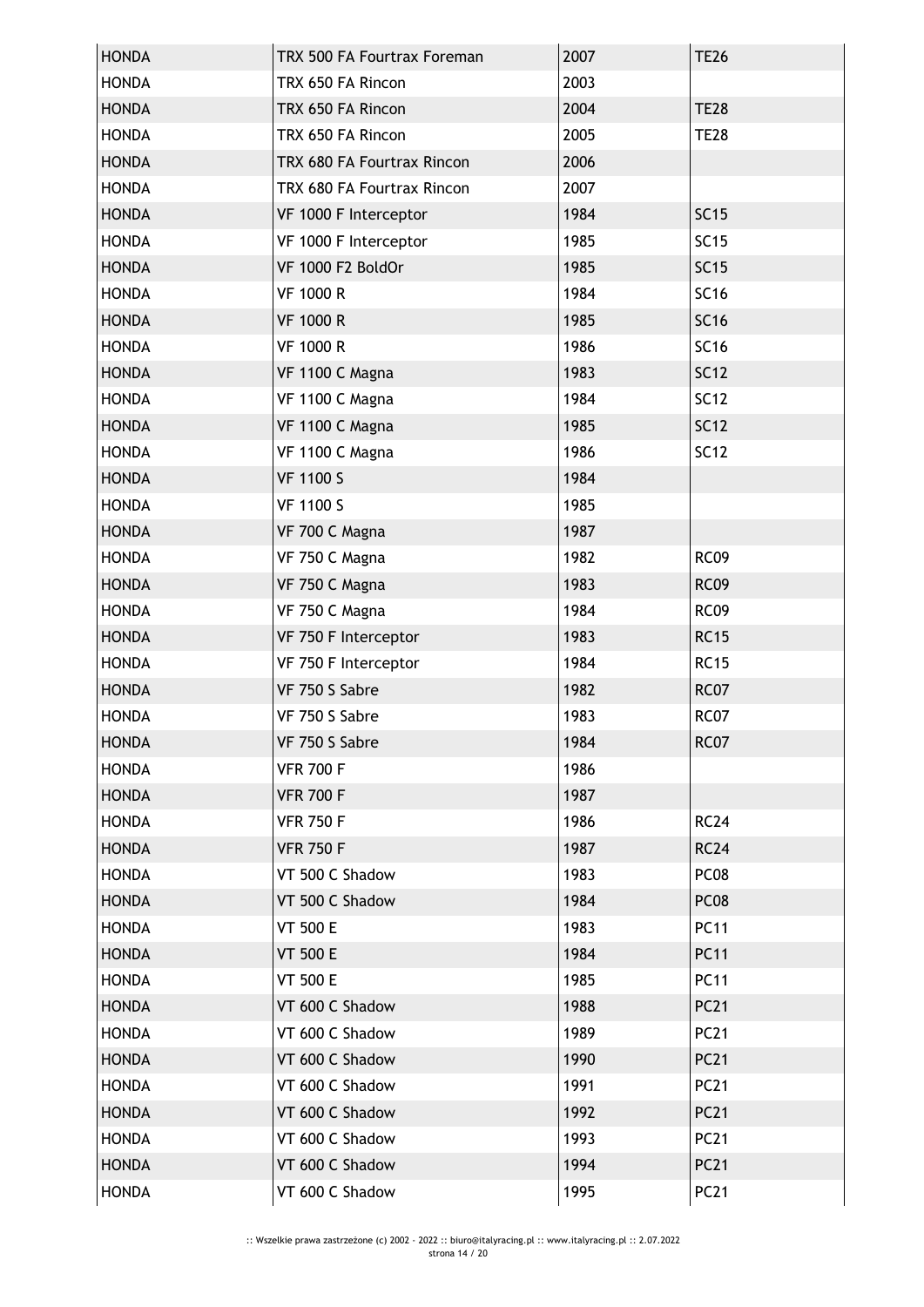| <b>HONDA</b> | VT 600 C Shadow       | 1996 | <b>PC21</b> |
|--------------|-----------------------|------|-------------|
| <b>HONDA</b> | VT 600 C Shadow       | 1997 | <b>PC21</b> |
| <b>HONDA</b> | VT 600 C Shadow       | 1998 | <b>PC21</b> |
| <b>HONDA</b> | VT 600 C Shadow       | 1999 | <b>PC21</b> |
| <b>HONDA</b> | VT 600 C Shadow       | 2000 | <b>PC21</b> |
| <b>HONDA</b> | VT 600 C Shadow       | 2001 |             |
| <b>HONDA</b> | VT 600 C Shadow       | 2002 |             |
| <b>HONDA</b> | VT 600 C Shadow       | 2003 |             |
| <b>HONDA</b> | VT 600 C Shadow       | 2004 |             |
| <b>HONDA</b> | VT 600 C Shadow       | 2005 |             |
| <b>HONDA</b> | VT 600 C Shadow       | 2006 |             |
| <b>HONDA</b> | VT 600 C Shadow       | 2007 |             |
| <b>HONDA</b> | VT 750 C Shadow       | 1997 | <b>RC44</b> |
| <b>HONDA</b> | VT 750 C Shadow       | 1998 | <b>RC44</b> |
| <b>HONDA</b> | VT 750 C Shadow       | 1999 | <b>RC44</b> |
| <b>HONDA</b> | VT 750 C Shadow       | 2000 | <b>RC44</b> |
| <b>HONDA</b> | VT 750 C Shadow       | 2003 |             |
| <b>HONDA</b> | VT 750 C Shadow       | 2004 | <b>RC50</b> |
| <b>HONDA</b> | VT 750 C Shadow       | 2005 | <b>RC50</b> |
| <b>HONDA</b> | VT 750 C Shadow       | 2006 | <b>RC50</b> |
| <b>HONDA</b> | VT 750 C Shadow       | 2007 | <b>RC50</b> |
| <b>HONDA</b> | VT 750 C2 Ace Shadow  | 1997 | <b>RC44</b> |
| <b>HONDA</b> | VT 750 C2 Ace Shadow  | 1998 | <b>RC44</b> |
| <b>HONDA</b> | VT 750 C2 Ace Shadow  | 1999 | <b>RC44</b> |
| <b>HONDA</b> | VT 750 C2 Ace Shadow  | 2000 | <b>RC44</b> |
| <b>HONDA</b> | VT 750 C2 Ace Shadow  | 2001 | <b>RC44</b> |
| <b>HONDA</b> | VT 750 C2 Ace Shadow  | 2002 | <b>RC44</b> |
| <b>HONDA</b> | VT 750 DC Black Widow | 2000 | <b>RC48</b> |
| <b>HONDA</b> | VT 750 DC Black Widow | 2001 | <b>RC48</b> |
| <b>HONDA</b> | VT 750 DC Black Widow | 2002 | <b>RC48</b> |
| <b>HONDA</b> | VT 750 DC Black Widow | 2003 | <b>RC48</b> |
| <b>HONDA</b> | VT 750 DC Black Widow | 2004 |             |
| <b>HONDA</b> | VT 750 DC Black Widow | 2005 |             |
| <b>HONDA</b> | VT 750 DC Black Widow | 2006 |             |
| <b>HONDA</b> | VT 750 DC Black Widow | 2007 |             |
| <b>HONDA</b> | <b>XL 100</b>         | 1976 |             |
| <b>HONDA</b> | <b>XL 100</b>         | 1977 |             |
| <b>HONDA</b> | <b>XL 100</b>         | 1978 |             |
| <b>HONDA</b> | <b>XL 100</b>         | 1979 |             |
| <b>HONDA</b> | <b>XL 100</b>         | 1980 |             |
| <b>HONDA</b> | <b>XL 100</b>         | 1981 |             |
| <b>HONDA</b> | <b>XL 100</b>         | 1982 |             |
| <b>HONDA</b> | <b>XL 100</b>         | 1983 |             |
| <b>HONDA</b> | <b>XL 100</b>         | 1984 |             |
|              |                       |      |             |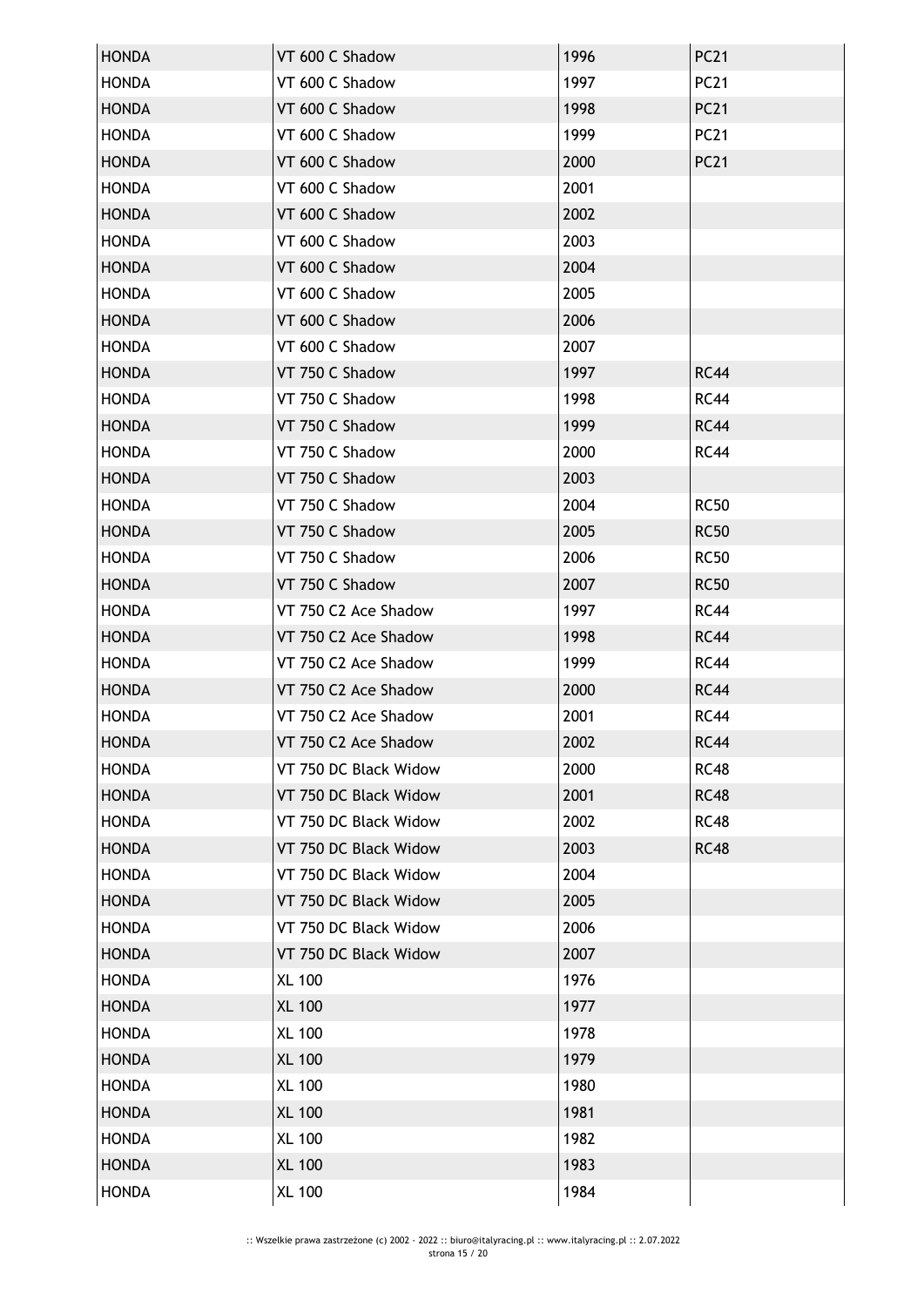| <b>HONDA</b><br><b>HONDA</b><br><b>HONDA</b> |                 |      |              |
|----------------------------------------------|-----------------|------|--------------|
|                                              | <b>XL 100</b>   | 1985 |              |
|                                              | <b>XL 125 K</b> | 1976 | <b>XL125</b> |
|                                              | <b>XL 125 K</b> | 1977 | <b>XL125</b> |
| <b>HONDA</b>                                 | <b>XL 125 K</b> | 1978 | <b>XL125</b> |
| <b>HONDA</b>                                 | <b>XL 125 S</b> | 1979 |              |
| <b>HONDA</b>                                 | <b>XL 125 S</b> | 1980 | JD02         |
| <b>HONDA</b>                                 | <b>XL 125 S</b> | 1981 | JD02         |
| <b>HONDA</b>                                 | XL 125 S        | 1982 | JD02         |
| <b>HONDA</b>                                 | <b>XL 185 S</b> | 1979 | L185S        |
| <b>HONDA</b>                                 | XL 185 S        | 1980 | L185S        |
| <b>HONDA</b>                                 | <b>XL 185 S</b> | 1981 | L185S        |
| <b>HONDA</b>                                 | XL 185 S        | 1982 | L185S        |
| <b>HONDA</b>                                 | <b>XL 185 S</b> | 1983 | L185S        |
| <b>HONDA</b>                                 | <b>XL 200 R</b> | 1983 | MD06         |
| <b>HONDA</b>                                 | <b>XL 200 R</b> | 1984 | MD06         |
| <b>HONDA</b>                                 | XL 250 K        | 1974 |              |
| <b>HONDA</b>                                 | <b>XL 250 K</b> | 1975 | L250         |
| <b>HONDA</b>                                 | <b>XL 250 K</b> | 1976 | L250         |
| <b>HONDA</b>                                 | <b>XL 250 R</b> | 1982 | MD03         |
| <b>HONDA</b>                                 | <b>XL 250 R</b> | 1983 | MD03         |
| <b>HONDA</b>                                 | <b>XL 250 R</b> | 1984 | <b>MD11</b>  |
| <b>HONDA</b>                                 | <b>XL 250 R</b> | 1985 | <b>MD11</b>  |
| <b>HONDA</b>                                 | <b>XL 250 R</b> | 1986 | <b>MD11</b>  |
| <b>HONDA</b>                                 | <b>XL 250 R</b> | 1987 | <b>MD11</b>  |
| <b>HONDA</b>                                 | <b>XL 250 R</b> | 1988 | <b>MD11</b>  |
| <b>HONDA</b>                                 | <b>XL 250 S</b> | 1978 | L250S        |
| <b>HONDA</b>                                 | XL 250 S        | 1979 | L250S        |
| <b>HONDA</b>                                 | XL 250 S        | 1980 | L250S        |
| <b>HONDA</b>                                 | <b>XL 250 S</b> | 1981 | L250S        |
|                                              |                 |      |              |
| <b>HONDA</b>                                 | <b>XL 250 S</b> | 1982 | L250S        |
| <b>HONDA</b>                                 | <b>XL 350 K</b> | 1974 |              |
| <b>HONDA</b>                                 | XL 350 K        | 1975 |              |
| <b>HONDA</b>                                 | <b>XL 350 K</b> | 1976 |              |
| <b>HONDA</b>                                 | XL 350 K        | 1977 |              |
| <b>HONDA</b>                                 | <b>XL 350 K</b> | 1978 |              |
| <b>HONDA</b>                                 | <b>XL 350 R</b> | 1984 |              |
| <b>HONDA</b>                                 | <b>XL 350 R</b> | 1985 | <b>ND03</b>  |
| <b>HONDA</b>                                 | <b>XL 350 R</b> | 1986 | <b>ND03</b>  |
| <b>HONDA</b>                                 | <b>XL 350 R</b> | 1987 | <b>ND03</b>  |
| <b>HONDA</b>                                 | <b>XL 350 R</b> | 1988 | <b>ND03</b>  |
| <b>HONDA</b>                                 | <b>XL 50</b>    | 1977 |              |
| <b>HONDA</b>                                 | <b>XL 50</b>    | 1978 |              |
| <b>HONDA</b>                                 | <b>XL 50</b>    | 1979 |              |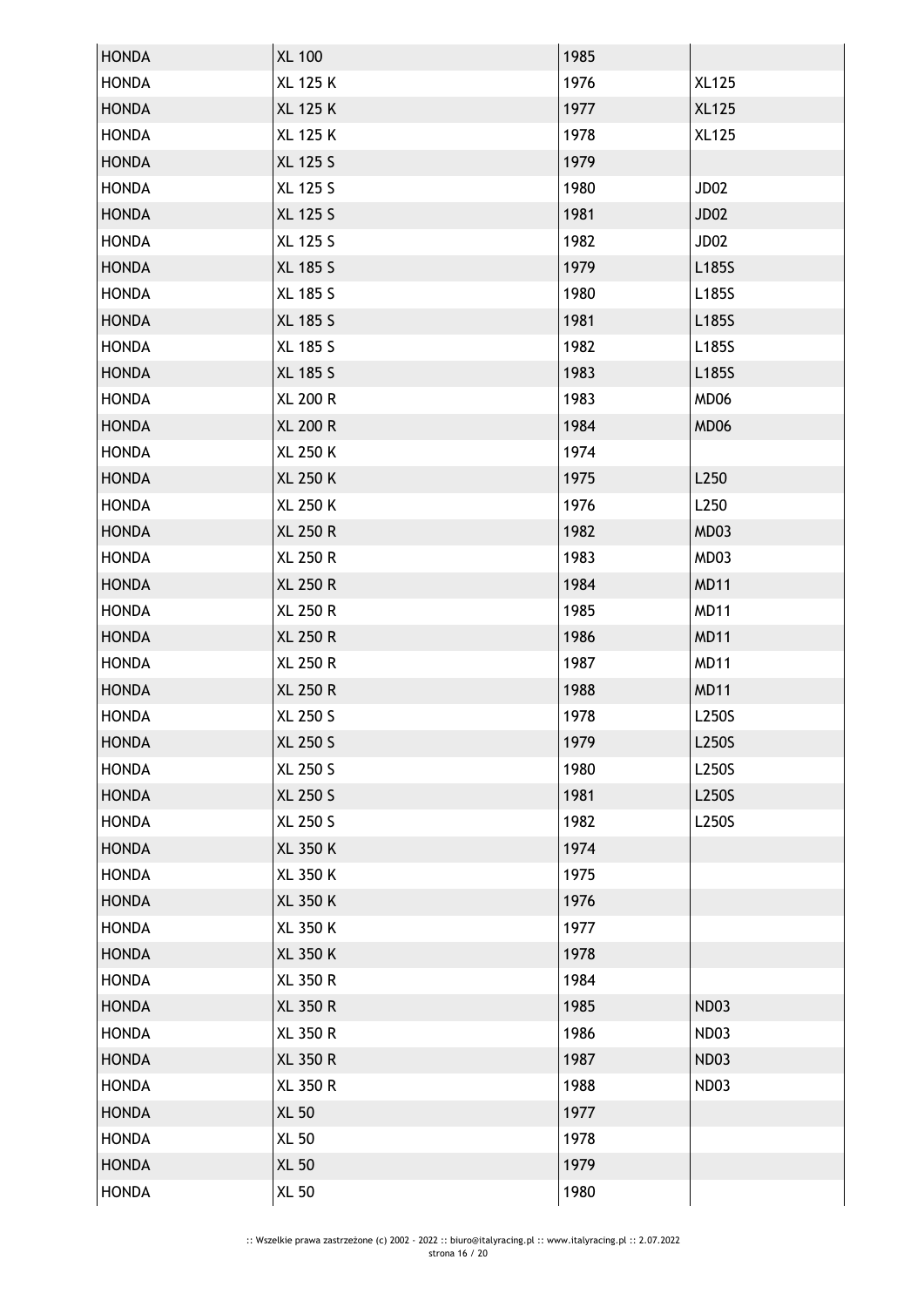| <b>XL 50</b><br><b>HONDA</b><br>1981<br><b>XL 50</b><br><b>XL50</b><br><b>HONDA</b><br>1982<br><b>XL 50</b><br>1983<br><b>XL50</b><br><b>HONDA</b><br><b>XL 50</b><br>1984<br><b>HONDA</b><br><b>XL 50</b><br><b>HONDA</b><br>1985<br>1987<br><b>PD06</b><br><b>HONDA</b><br>XL 600 V Transalp<br><b>HONDA</b><br>XL 600 V Transalp<br>1988<br><b>PD06</b><br>1989<br><b>PD06</b><br><b>HONDA</b><br>XL 600 V Transalp<br>1990<br><b>PD06</b><br><b>HONDA</b><br>XL 600 V Transalp<br>1991<br><b>PD06</b><br><b>HONDA</b><br>XL 600 V Transalp<br><b>HONDA</b><br>XL 600 V Transalp<br>1992<br><b>PD06</b><br>1993<br><b>PD06</b><br><b>HONDA</b><br>XL 600 V Transalp<br><b>HONDA</b><br>XL 600 V Transalp<br>1994<br><b>PD06</b><br>1995<br><b>PD06</b><br><b>HONDA</b><br>XL 600 V Transalp<br><b>HONDA</b><br>XL 600 V Transalp<br>1996<br><b>PD06</b><br><b>PD10</b><br>1997<br><b>HONDA</b><br>XL 600 V Transalp<br><b>HONDA</b><br>1998<br><b>PD10</b><br>XL 600 V Transalp<br>1999<br><b>PD10</b><br><b>HONDA</b><br>XL 600 V Transalp<br>2000<br><b>PD10</b><br><b>HONDA</b><br>XL 600 V Transalp<br>2000<br><b>RD10</b><br><b>HONDA</b><br>XL 650 V Transalp<br><b>HONDA</b><br>XL 650 V Transalp<br>2001<br><b>RD10</b><br>2002<br><b>RD11</b><br><b>HONDA</b><br>XL 650 V Transalp<br>2003<br><b>RD11</b><br><b>HONDA</b><br>XL 650 V Transalp<br>2004<br><b>RD11</b><br><b>HONDA</b><br>XL 650 V Transalp<br><b>HONDA</b><br>2005<br><b>RD11</b><br>XL 650 V Transalp<br><b>HONDA</b><br>2006<br><b>RD11</b><br>XL 650 V Transalp<br><b>HONDA</b><br>XL 650 V Transalp<br>2007<br><b>RD11</b><br><b>HONDA</b><br><b>XL 75</b><br>1977<br><b>HONDA</b><br><b>XL 75</b><br>1978<br>1979<br><b>HONDA</b><br><b>XL 75</b><br><b>XL 80 S</b><br>1979<br><b>HONDA</b><br>1998<br>JD16<br><b>HONDA</b><br><b>XLR 125 R</b><br><b>XLR 125 R</b><br>1999<br><b>JD16</b><br><b>HONDA</b><br><b>HONDA</b><br><b>XR 100 R</b><br>1981<br>1982<br><b>HONDA</b><br><b>XR 100 R</b><br>1983<br><b>HONDA</b><br>XR 100 R<br><b>HONDA</b><br><b>XR 100 R</b><br>1984<br><b>XR 100 R</b><br>1985<br><b>HONDA</b><br><b>XR 100 R</b><br><b>HONDA</b><br>1986<br>XR 100 R<br>1987<br><b>HONDA</b><br><b>XR 100 R</b><br><b>HONDA</b><br>1988<br>1989<br><b>HONDA</b><br>XR 100 R<br><b>XR 100 R</b><br>1990<br><b>HONDA</b><br><b>HONDA</b><br><b>XR 100 R</b><br>1991 |  |  |
|-----------------------------------------------------------------------------------------------------------------------------------------------------------------------------------------------------------------------------------------------------------------------------------------------------------------------------------------------------------------------------------------------------------------------------------------------------------------------------------------------------------------------------------------------------------------------------------------------------------------------------------------------------------------------------------------------------------------------------------------------------------------------------------------------------------------------------------------------------------------------------------------------------------------------------------------------------------------------------------------------------------------------------------------------------------------------------------------------------------------------------------------------------------------------------------------------------------------------------------------------------------------------------------------------------------------------------------------------------------------------------------------------------------------------------------------------------------------------------------------------------------------------------------------------------------------------------------------------------------------------------------------------------------------------------------------------------------------------------------------------------------------------------------------------------------------------------------------------------------------------------------------------------------------------------------------------------------------------------------------------------------------------------------------------------------------------------------------------------------------------------------------------------------------------------------------------------------------------------------------------------------------------------------------------------------------------------------------------------------------|--|--|
|                                                                                                                                                                                                                                                                                                                                                                                                                                                                                                                                                                                                                                                                                                                                                                                                                                                                                                                                                                                                                                                                                                                                                                                                                                                                                                                                                                                                                                                                                                                                                                                                                                                                                                                                                                                                                                                                                                                                                                                                                                                                                                                                                                                                                                                                                                                                                                 |  |  |
|                                                                                                                                                                                                                                                                                                                                                                                                                                                                                                                                                                                                                                                                                                                                                                                                                                                                                                                                                                                                                                                                                                                                                                                                                                                                                                                                                                                                                                                                                                                                                                                                                                                                                                                                                                                                                                                                                                                                                                                                                                                                                                                                                                                                                                                                                                                                                                 |  |  |
|                                                                                                                                                                                                                                                                                                                                                                                                                                                                                                                                                                                                                                                                                                                                                                                                                                                                                                                                                                                                                                                                                                                                                                                                                                                                                                                                                                                                                                                                                                                                                                                                                                                                                                                                                                                                                                                                                                                                                                                                                                                                                                                                                                                                                                                                                                                                                                 |  |  |
|                                                                                                                                                                                                                                                                                                                                                                                                                                                                                                                                                                                                                                                                                                                                                                                                                                                                                                                                                                                                                                                                                                                                                                                                                                                                                                                                                                                                                                                                                                                                                                                                                                                                                                                                                                                                                                                                                                                                                                                                                                                                                                                                                                                                                                                                                                                                                                 |  |  |
|                                                                                                                                                                                                                                                                                                                                                                                                                                                                                                                                                                                                                                                                                                                                                                                                                                                                                                                                                                                                                                                                                                                                                                                                                                                                                                                                                                                                                                                                                                                                                                                                                                                                                                                                                                                                                                                                                                                                                                                                                                                                                                                                                                                                                                                                                                                                                                 |  |  |
|                                                                                                                                                                                                                                                                                                                                                                                                                                                                                                                                                                                                                                                                                                                                                                                                                                                                                                                                                                                                                                                                                                                                                                                                                                                                                                                                                                                                                                                                                                                                                                                                                                                                                                                                                                                                                                                                                                                                                                                                                                                                                                                                                                                                                                                                                                                                                                 |  |  |
|                                                                                                                                                                                                                                                                                                                                                                                                                                                                                                                                                                                                                                                                                                                                                                                                                                                                                                                                                                                                                                                                                                                                                                                                                                                                                                                                                                                                                                                                                                                                                                                                                                                                                                                                                                                                                                                                                                                                                                                                                                                                                                                                                                                                                                                                                                                                                                 |  |  |
|                                                                                                                                                                                                                                                                                                                                                                                                                                                                                                                                                                                                                                                                                                                                                                                                                                                                                                                                                                                                                                                                                                                                                                                                                                                                                                                                                                                                                                                                                                                                                                                                                                                                                                                                                                                                                                                                                                                                                                                                                                                                                                                                                                                                                                                                                                                                                                 |  |  |
|                                                                                                                                                                                                                                                                                                                                                                                                                                                                                                                                                                                                                                                                                                                                                                                                                                                                                                                                                                                                                                                                                                                                                                                                                                                                                                                                                                                                                                                                                                                                                                                                                                                                                                                                                                                                                                                                                                                                                                                                                                                                                                                                                                                                                                                                                                                                                                 |  |  |
|                                                                                                                                                                                                                                                                                                                                                                                                                                                                                                                                                                                                                                                                                                                                                                                                                                                                                                                                                                                                                                                                                                                                                                                                                                                                                                                                                                                                                                                                                                                                                                                                                                                                                                                                                                                                                                                                                                                                                                                                                                                                                                                                                                                                                                                                                                                                                                 |  |  |
|                                                                                                                                                                                                                                                                                                                                                                                                                                                                                                                                                                                                                                                                                                                                                                                                                                                                                                                                                                                                                                                                                                                                                                                                                                                                                                                                                                                                                                                                                                                                                                                                                                                                                                                                                                                                                                                                                                                                                                                                                                                                                                                                                                                                                                                                                                                                                                 |  |  |
|                                                                                                                                                                                                                                                                                                                                                                                                                                                                                                                                                                                                                                                                                                                                                                                                                                                                                                                                                                                                                                                                                                                                                                                                                                                                                                                                                                                                                                                                                                                                                                                                                                                                                                                                                                                                                                                                                                                                                                                                                                                                                                                                                                                                                                                                                                                                                                 |  |  |
|                                                                                                                                                                                                                                                                                                                                                                                                                                                                                                                                                                                                                                                                                                                                                                                                                                                                                                                                                                                                                                                                                                                                                                                                                                                                                                                                                                                                                                                                                                                                                                                                                                                                                                                                                                                                                                                                                                                                                                                                                                                                                                                                                                                                                                                                                                                                                                 |  |  |
|                                                                                                                                                                                                                                                                                                                                                                                                                                                                                                                                                                                                                                                                                                                                                                                                                                                                                                                                                                                                                                                                                                                                                                                                                                                                                                                                                                                                                                                                                                                                                                                                                                                                                                                                                                                                                                                                                                                                                                                                                                                                                                                                                                                                                                                                                                                                                                 |  |  |
|                                                                                                                                                                                                                                                                                                                                                                                                                                                                                                                                                                                                                                                                                                                                                                                                                                                                                                                                                                                                                                                                                                                                                                                                                                                                                                                                                                                                                                                                                                                                                                                                                                                                                                                                                                                                                                                                                                                                                                                                                                                                                                                                                                                                                                                                                                                                                                 |  |  |
|                                                                                                                                                                                                                                                                                                                                                                                                                                                                                                                                                                                                                                                                                                                                                                                                                                                                                                                                                                                                                                                                                                                                                                                                                                                                                                                                                                                                                                                                                                                                                                                                                                                                                                                                                                                                                                                                                                                                                                                                                                                                                                                                                                                                                                                                                                                                                                 |  |  |
|                                                                                                                                                                                                                                                                                                                                                                                                                                                                                                                                                                                                                                                                                                                                                                                                                                                                                                                                                                                                                                                                                                                                                                                                                                                                                                                                                                                                                                                                                                                                                                                                                                                                                                                                                                                                                                                                                                                                                                                                                                                                                                                                                                                                                                                                                                                                                                 |  |  |
|                                                                                                                                                                                                                                                                                                                                                                                                                                                                                                                                                                                                                                                                                                                                                                                                                                                                                                                                                                                                                                                                                                                                                                                                                                                                                                                                                                                                                                                                                                                                                                                                                                                                                                                                                                                                                                                                                                                                                                                                                                                                                                                                                                                                                                                                                                                                                                 |  |  |
|                                                                                                                                                                                                                                                                                                                                                                                                                                                                                                                                                                                                                                                                                                                                                                                                                                                                                                                                                                                                                                                                                                                                                                                                                                                                                                                                                                                                                                                                                                                                                                                                                                                                                                                                                                                                                                                                                                                                                                                                                                                                                                                                                                                                                                                                                                                                                                 |  |  |
|                                                                                                                                                                                                                                                                                                                                                                                                                                                                                                                                                                                                                                                                                                                                                                                                                                                                                                                                                                                                                                                                                                                                                                                                                                                                                                                                                                                                                                                                                                                                                                                                                                                                                                                                                                                                                                                                                                                                                                                                                                                                                                                                                                                                                                                                                                                                                                 |  |  |
|                                                                                                                                                                                                                                                                                                                                                                                                                                                                                                                                                                                                                                                                                                                                                                                                                                                                                                                                                                                                                                                                                                                                                                                                                                                                                                                                                                                                                                                                                                                                                                                                                                                                                                                                                                                                                                                                                                                                                                                                                                                                                                                                                                                                                                                                                                                                                                 |  |  |
|                                                                                                                                                                                                                                                                                                                                                                                                                                                                                                                                                                                                                                                                                                                                                                                                                                                                                                                                                                                                                                                                                                                                                                                                                                                                                                                                                                                                                                                                                                                                                                                                                                                                                                                                                                                                                                                                                                                                                                                                                                                                                                                                                                                                                                                                                                                                                                 |  |  |
|                                                                                                                                                                                                                                                                                                                                                                                                                                                                                                                                                                                                                                                                                                                                                                                                                                                                                                                                                                                                                                                                                                                                                                                                                                                                                                                                                                                                                                                                                                                                                                                                                                                                                                                                                                                                                                                                                                                                                                                                                                                                                                                                                                                                                                                                                                                                                                 |  |  |
|                                                                                                                                                                                                                                                                                                                                                                                                                                                                                                                                                                                                                                                                                                                                                                                                                                                                                                                                                                                                                                                                                                                                                                                                                                                                                                                                                                                                                                                                                                                                                                                                                                                                                                                                                                                                                                                                                                                                                                                                                                                                                                                                                                                                                                                                                                                                                                 |  |  |
|                                                                                                                                                                                                                                                                                                                                                                                                                                                                                                                                                                                                                                                                                                                                                                                                                                                                                                                                                                                                                                                                                                                                                                                                                                                                                                                                                                                                                                                                                                                                                                                                                                                                                                                                                                                                                                                                                                                                                                                                                                                                                                                                                                                                                                                                                                                                                                 |  |  |
|                                                                                                                                                                                                                                                                                                                                                                                                                                                                                                                                                                                                                                                                                                                                                                                                                                                                                                                                                                                                                                                                                                                                                                                                                                                                                                                                                                                                                                                                                                                                                                                                                                                                                                                                                                                                                                                                                                                                                                                                                                                                                                                                                                                                                                                                                                                                                                 |  |  |
|                                                                                                                                                                                                                                                                                                                                                                                                                                                                                                                                                                                                                                                                                                                                                                                                                                                                                                                                                                                                                                                                                                                                                                                                                                                                                                                                                                                                                                                                                                                                                                                                                                                                                                                                                                                                                                                                                                                                                                                                                                                                                                                                                                                                                                                                                                                                                                 |  |  |
|                                                                                                                                                                                                                                                                                                                                                                                                                                                                                                                                                                                                                                                                                                                                                                                                                                                                                                                                                                                                                                                                                                                                                                                                                                                                                                                                                                                                                                                                                                                                                                                                                                                                                                                                                                                                                                                                                                                                                                                                                                                                                                                                                                                                                                                                                                                                                                 |  |  |
|                                                                                                                                                                                                                                                                                                                                                                                                                                                                                                                                                                                                                                                                                                                                                                                                                                                                                                                                                                                                                                                                                                                                                                                                                                                                                                                                                                                                                                                                                                                                                                                                                                                                                                                                                                                                                                                                                                                                                                                                                                                                                                                                                                                                                                                                                                                                                                 |  |  |
|                                                                                                                                                                                                                                                                                                                                                                                                                                                                                                                                                                                                                                                                                                                                                                                                                                                                                                                                                                                                                                                                                                                                                                                                                                                                                                                                                                                                                                                                                                                                                                                                                                                                                                                                                                                                                                                                                                                                                                                                                                                                                                                                                                                                                                                                                                                                                                 |  |  |
|                                                                                                                                                                                                                                                                                                                                                                                                                                                                                                                                                                                                                                                                                                                                                                                                                                                                                                                                                                                                                                                                                                                                                                                                                                                                                                                                                                                                                                                                                                                                                                                                                                                                                                                                                                                                                                                                                                                                                                                                                                                                                                                                                                                                                                                                                                                                                                 |  |  |
|                                                                                                                                                                                                                                                                                                                                                                                                                                                                                                                                                                                                                                                                                                                                                                                                                                                                                                                                                                                                                                                                                                                                                                                                                                                                                                                                                                                                                                                                                                                                                                                                                                                                                                                                                                                                                                                                                                                                                                                                                                                                                                                                                                                                                                                                                                                                                                 |  |  |
|                                                                                                                                                                                                                                                                                                                                                                                                                                                                                                                                                                                                                                                                                                                                                                                                                                                                                                                                                                                                                                                                                                                                                                                                                                                                                                                                                                                                                                                                                                                                                                                                                                                                                                                                                                                                                                                                                                                                                                                                                                                                                                                                                                                                                                                                                                                                                                 |  |  |
|                                                                                                                                                                                                                                                                                                                                                                                                                                                                                                                                                                                                                                                                                                                                                                                                                                                                                                                                                                                                                                                                                                                                                                                                                                                                                                                                                                                                                                                                                                                                                                                                                                                                                                                                                                                                                                                                                                                                                                                                                                                                                                                                                                                                                                                                                                                                                                 |  |  |
|                                                                                                                                                                                                                                                                                                                                                                                                                                                                                                                                                                                                                                                                                                                                                                                                                                                                                                                                                                                                                                                                                                                                                                                                                                                                                                                                                                                                                                                                                                                                                                                                                                                                                                                                                                                                                                                                                                                                                                                                                                                                                                                                                                                                                                                                                                                                                                 |  |  |
|                                                                                                                                                                                                                                                                                                                                                                                                                                                                                                                                                                                                                                                                                                                                                                                                                                                                                                                                                                                                                                                                                                                                                                                                                                                                                                                                                                                                                                                                                                                                                                                                                                                                                                                                                                                                                                                                                                                                                                                                                                                                                                                                                                                                                                                                                                                                                                 |  |  |
|                                                                                                                                                                                                                                                                                                                                                                                                                                                                                                                                                                                                                                                                                                                                                                                                                                                                                                                                                                                                                                                                                                                                                                                                                                                                                                                                                                                                                                                                                                                                                                                                                                                                                                                                                                                                                                                                                                                                                                                                                                                                                                                                                                                                                                                                                                                                                                 |  |  |
|                                                                                                                                                                                                                                                                                                                                                                                                                                                                                                                                                                                                                                                                                                                                                                                                                                                                                                                                                                                                                                                                                                                                                                                                                                                                                                                                                                                                                                                                                                                                                                                                                                                                                                                                                                                                                                                                                                                                                                                                                                                                                                                                                                                                                                                                                                                                                                 |  |  |
|                                                                                                                                                                                                                                                                                                                                                                                                                                                                                                                                                                                                                                                                                                                                                                                                                                                                                                                                                                                                                                                                                                                                                                                                                                                                                                                                                                                                                                                                                                                                                                                                                                                                                                                                                                                                                                                                                                                                                                                                                                                                                                                                                                                                                                                                                                                                                                 |  |  |
|                                                                                                                                                                                                                                                                                                                                                                                                                                                                                                                                                                                                                                                                                                                                                                                                                                                                                                                                                                                                                                                                                                                                                                                                                                                                                                                                                                                                                                                                                                                                                                                                                                                                                                                                                                                                                                                                                                                                                                                                                                                                                                                                                                                                                                                                                                                                                                 |  |  |
|                                                                                                                                                                                                                                                                                                                                                                                                                                                                                                                                                                                                                                                                                                                                                                                                                                                                                                                                                                                                                                                                                                                                                                                                                                                                                                                                                                                                                                                                                                                                                                                                                                                                                                                                                                                                                                                                                                                                                                                                                                                                                                                                                                                                                                                                                                                                                                 |  |  |
|                                                                                                                                                                                                                                                                                                                                                                                                                                                                                                                                                                                                                                                                                                                                                                                                                                                                                                                                                                                                                                                                                                                                                                                                                                                                                                                                                                                                                                                                                                                                                                                                                                                                                                                                                                                                                                                                                                                                                                                                                                                                                                                                                                                                                                                                                                                                                                 |  |  |
|                                                                                                                                                                                                                                                                                                                                                                                                                                                                                                                                                                                                                                                                                                                                                                                                                                                                                                                                                                                                                                                                                                                                                                                                                                                                                                                                                                                                                                                                                                                                                                                                                                                                                                                                                                                                                                                                                                                                                                                                                                                                                                                                                                                                                                                                                                                                                                 |  |  |
|                                                                                                                                                                                                                                                                                                                                                                                                                                                                                                                                                                                                                                                                                                                                                                                                                                                                                                                                                                                                                                                                                                                                                                                                                                                                                                                                                                                                                                                                                                                                                                                                                                                                                                                                                                                                                                                                                                                                                                                                                                                                                                                                                                                                                                                                                                                                                                 |  |  |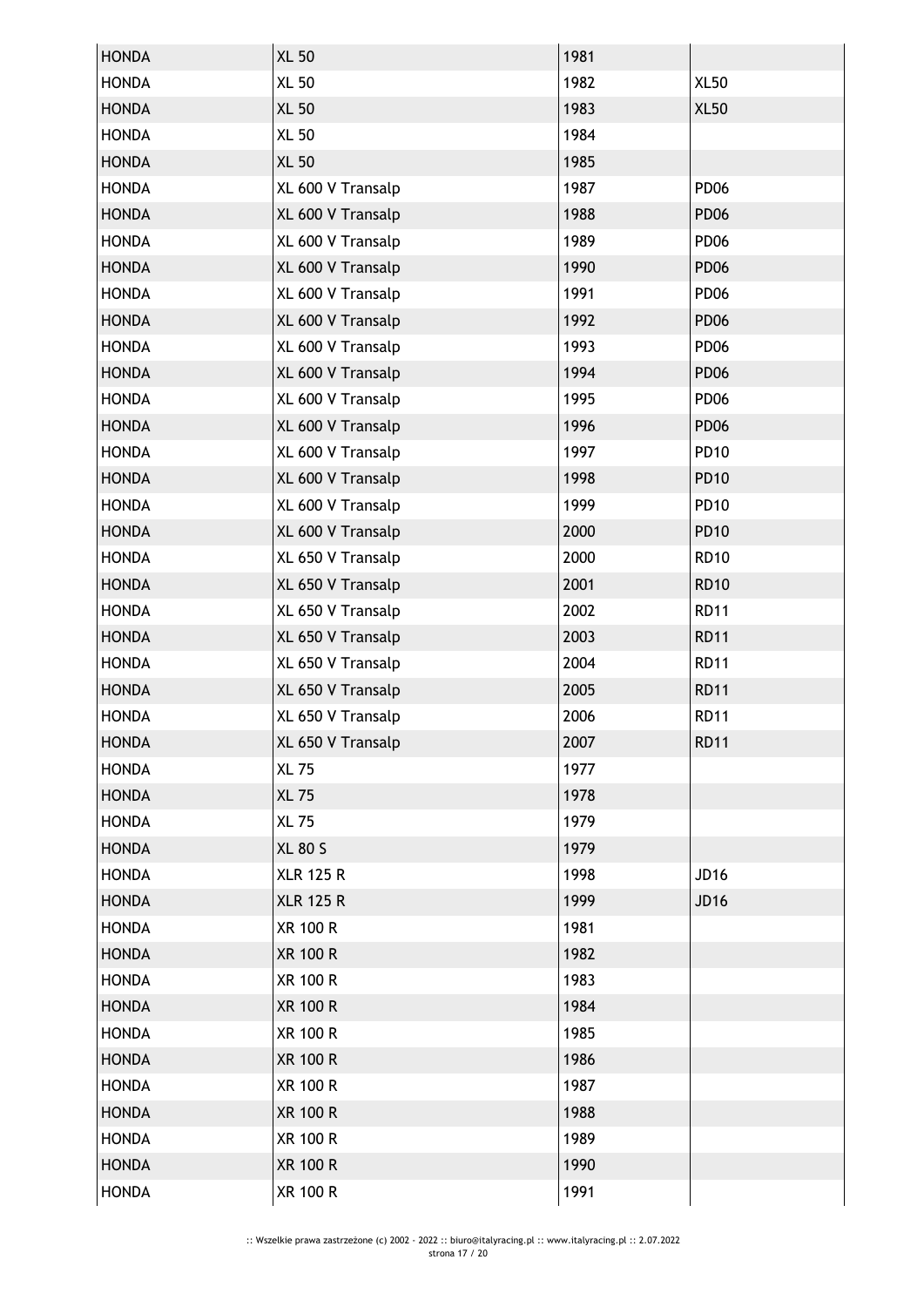| <b>HONDA</b> | <b>XR 100 R</b> | 1992 |              |
|--------------|-----------------|------|--------------|
| <b>HONDA</b> | <b>XR 100 R</b> | 1993 |              |
| <b>HONDA</b> | <b>XR 100 R</b> | 1994 |              |
| <b>HONDA</b> | <b>XR 100 R</b> | 1995 |              |
| <b>HONDA</b> | <b>XR 100 R</b> | 1996 |              |
| <b>HONDA</b> | <b>XR 100 R</b> | 1997 |              |
| <b>HONDA</b> | <b>XR 100 R</b> | 1998 |              |
| <b>HONDA</b> | <b>XR 100 R</b> | 1999 |              |
| <b>HONDA</b> | <b>XR 100 R</b> | 2000 |              |
| <b>HONDA</b> | <b>XR 100 R</b> | 2001 |              |
| <b>HONDA</b> | <b>XR 100 R</b> | 2002 |              |
| <b>HONDA</b> | <b>XR 100 R</b> | 2003 |              |
| <b>HONDA</b> | <b>XR 185</b>   | 1979 |              |
| <b>HONDA</b> | XR 200 R        | 1980 | ME04         |
| <b>HONDA</b> | <b>XR 200 R</b> | 1981 | ME04         |
| <b>HONDA</b> | <b>XR 200 R</b> | 1982 | ME04         |
| <b>HONDA</b> | <b>XR 200 R</b> | 1983 | ME04         |
| <b>HONDA</b> | <b>XR 200 R</b> | 1984 | ME05         |
| <b>HONDA</b> | <b>XR 200 R</b> | 1985 | ME05         |
| <b>HONDA</b> | XR 200 R        | 1986 |              |
| <b>HONDA</b> | <b>XR 200 R</b> | 1987 |              |
| <b>HONDA</b> | XR 200 R        | 1988 |              |
| <b>HONDA</b> | <b>XR 200 R</b> | 1990 |              |
| <b>HONDA</b> | <b>XR 200 R</b> | 1991 |              |
| <b>HONDA</b> | <b>XR 200 R</b> | 1993 |              |
| <b>HONDA</b> | XR 200 R        | 1994 |              |
| <b>HONDA</b> | <b>XR 200 R</b> | 1995 |              |
| <b>HONDA</b> | XR 200 R        | 1996 |              |
| <b>HONDA</b> | <b>XR 200 R</b> | 1998 |              |
| <b>HONDA</b> | XR 200 R        | 1999 |              |
| <b>HONDA</b> | <b>XR 200 R</b> | 2000 | ME08         |
| <b>HONDA</b> | XR 200 R        | 2001 | ME08         |
| <b>HONDA</b> | <b>XR 200 R</b> | 2002 | ME08         |
| <b>HONDA</b> | <b>XR 250 L</b> | 1991 |              |
| <b>HONDA</b> | XR 250 L        | 1992 |              |
| <b>HONDA</b> | XR 250 L        | 1993 |              |
| <b>HONDA</b> | XR 250 L        | 1994 |              |
| <b>HONDA</b> | XR 250 L        | 1995 |              |
| <b>HONDA</b> | XR 250 L        | 1996 |              |
| <b>HONDA</b> | XR 250 R        | 1981 | <b>ME010</b> |
| <b>HONDA</b> | XR 250 R        | 1982 | <b>ME010</b> |
| <b>HONDA</b> | XR 250 R        | 1983 | ME01         |
| <b>HONDA</b> | XR 250 R        | 1984 | ME06         |
| <b>HONDA</b> | XR 250 R        | 1985 | ME06         |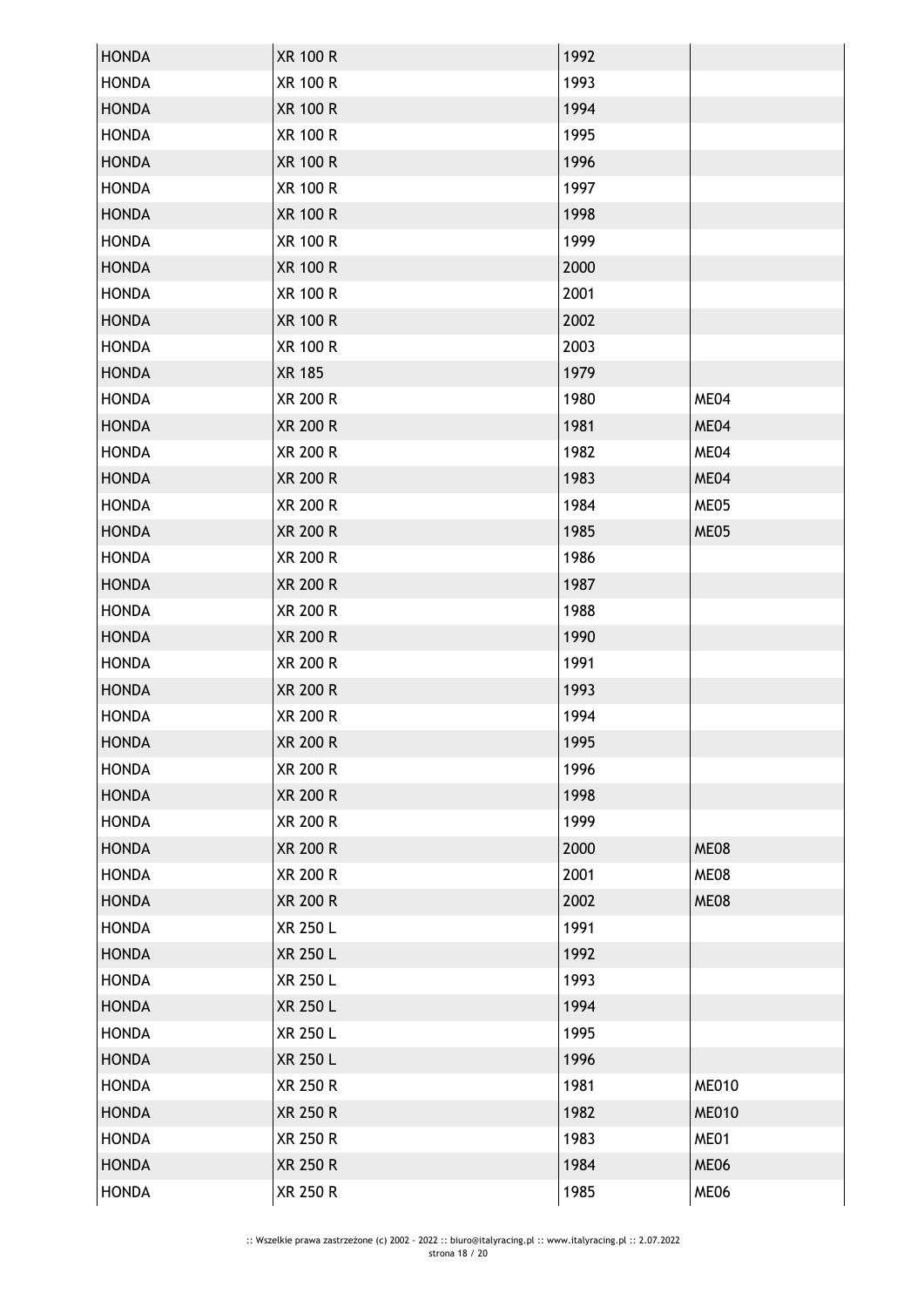| <b>HONDA</b> | <b>XR 250 R</b> | 1986 | ME06 |
|--------------|-----------------|------|------|
| <b>HONDA</b> | <b>XR 250 R</b> | 1987 | ME06 |
| <b>HONDA</b> | XR 250 R        | 1988 | ME06 |
| <b>HONDA</b> | XR 250 R        | 1989 | ME06 |
| <b>HONDA</b> | <b>XR 250 R</b> | 1990 | ME06 |
| <b>HONDA</b> | XR 250 R        | 1991 | ME06 |
| <b>HONDA</b> | <b>XR 250 R</b> | 1992 | ME06 |
| <b>HONDA</b> | <b>XR 250 R</b> | 1993 | ME06 |
| <b>HONDA</b> | XR 250 R        | 1994 | ME06 |
| <b>HONDA</b> | XR 250 R        | 1995 | ME06 |
| <b>HONDA</b> | <b>XR 250 R</b> | 1997 | ME08 |
| <b>HONDA</b> | XR 350 R        | 1983 |      |
| <b>HONDA</b> | XR 350 R        | 1984 |      |
| <b>HONDA</b> | XR 350 R        | 1985 |      |
| <b>HONDA</b> | <b>XR 400 R</b> | 1996 | NE03 |
| <b>HONDA</b> | XR 400 R        | 1997 | NE03 |
| <b>HONDA</b> | XR 400 R        | 1998 | NE03 |
| <b>HONDA</b> | XR 400 R        | 1999 | NE03 |
| <b>HONDA</b> | XR 400 R        | 2000 | NE03 |
| <b>HONDA</b> | XR 400 R        | 2001 | NE03 |
| <b>HONDA</b> | XR 400 R        | 2002 | NE03 |
| <b>HONDA</b> | XR 400 R        | 2003 |      |
| <b>HONDA</b> | XR 400 R        | 2004 |      |
| <b>HONDA</b> | XR 50 R         | 2003 | AE03 |
| <b>HONDA</b> | <b>XR 50 R</b>  | 2004 | AE03 |
| <b>HONDA</b> | <b>XR 75</b>    | 1973 |      |
| <b>HONDA</b> | <b>XR 75</b>    | 1974 |      |
| <b>HONDA</b> | <b>XR 75</b>    | 1975 |      |
| <b>HONDA</b> | <b>XR 75</b>    | 1976 |      |
| <b>HONDA</b> | <b>XR 75</b>    | 1977 |      |
| <b>HONDA</b> | <b>XR 75</b>    | 1978 |      |
| <b>HONDA</b> | <b>XR 75</b>    | 1979 |      |
| <b>HONDA</b> | <b>XR 80 R</b>  | 1979 |      |
| <b>HONDA</b> | <b>XR 80 R</b>  | 1980 |      |
| <b>HONDA</b> | <b>XR 80 R</b>  | 1981 |      |
| <b>HONDA</b> | <b>XR 80 R</b>  | 1982 |      |
| <b>HONDA</b> | <b>XR 80 R</b>  | 1983 |      |
| <b>HONDA</b> | <b>XR 80 R</b>  | 1984 |      |
| <b>HONDA</b> | <b>XR 80 R</b>  | 1985 |      |
| <b>HONDA</b> | <b>XR 80 R</b>  | 1986 |      |
| <b>HONDA</b> | <b>XR 80 R</b>  | 1987 |      |
| <b>HONDA</b> | <b>XR 80 R</b>  | 1988 |      |
| <b>HONDA</b> | <b>XR 80 R</b>  | 1989 |      |
| <b>HONDA</b> | <b>XR 80 R</b>  | 1990 |      |
|              |                 |      |      |